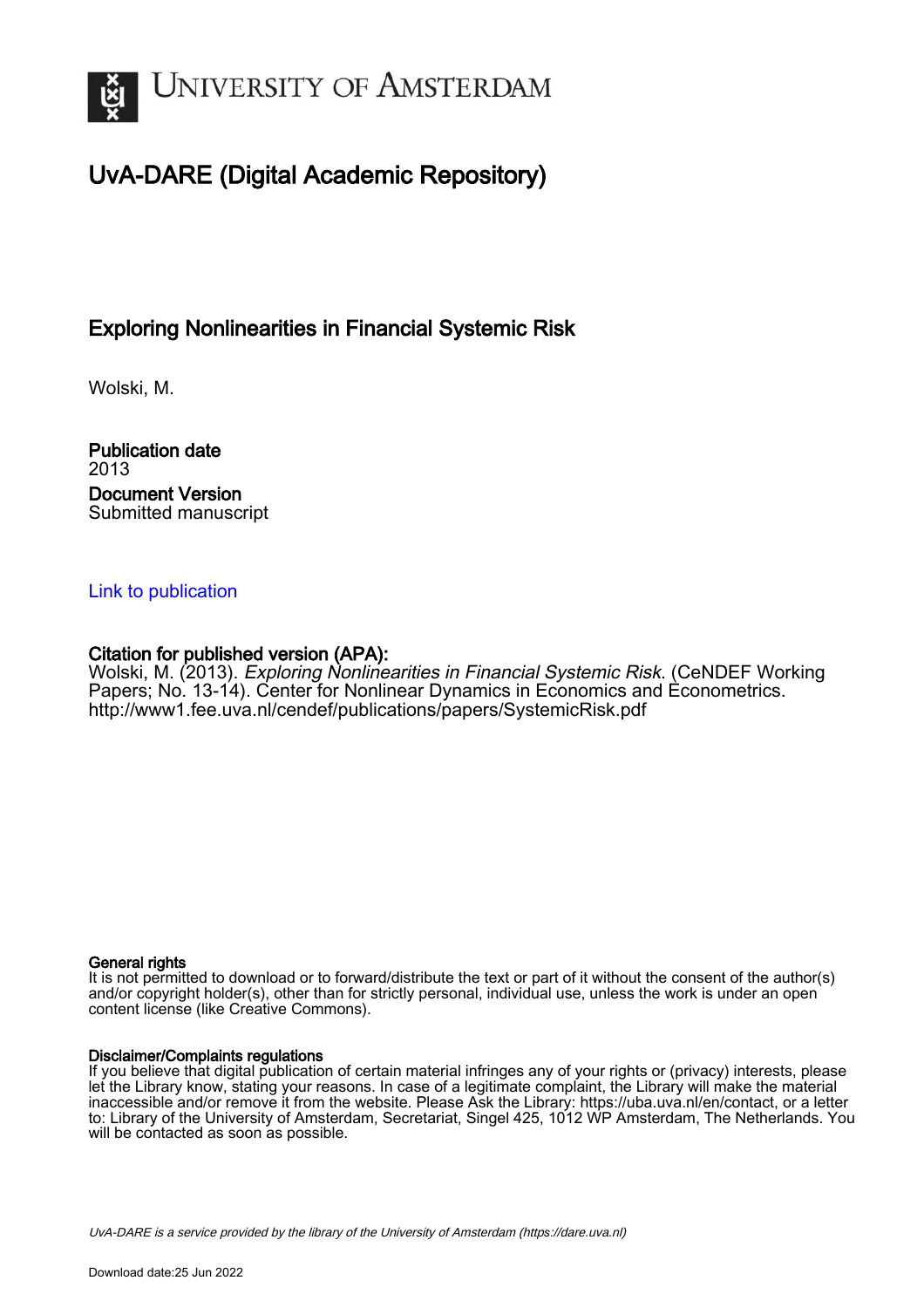# Exploring Nonlinearities in Financial Systemic Risk

Marcin Wolski $^{1,2}$ 

<sup>1</sup>Center for Nonlinear Dynamics in Economics and Finance (CeNDEF), University of Amsterdam, Valckenierstraat 65-67, 1018 XE Amsterdam, NL <sup>2</sup>Bielefeld Graduate School of Economics and Management (BiGSEM), Bielefeld University, Universitätsstraße 25, D-33615 Bielefeld, DE

November 2013

#### Abstract

We propose a new methodology of assessing the effects of individual institution's risk on the others and on the system as a whole. We build upon the Conditional Value-at-Risk approach, however, we introduce the explicit Granger causal linkages and we account for possible nonlinearities in the financial time series. Conditional Value-at-Risk-Nonlinear Granger Causality, or CoVaR-NGraCo as we call it, has regular asymptotic properties which makes it particularly appealing for practical applications. We test our approach empirically and assess the contribution of the euro area financial companies to the overall systemic risk. We find that only a few financial institutions pose a serious ex ante threat to the systemic risk, whereas, given that the system is already in trouble, there are more institutions which hamper its recovery. Moreover, we discover non-negligible nonlinear structures in the systemic risk profile of the euro zone.

JEL Codes: C1, G01, G20, G32

Keywords: Systemic Risk, Financial Risk, Nonparametric Methods

### 1 Introduction

The 2007-2009 crisis shed a new light on the complexity within the financial sector. The linkages and risk exposures between various institutions proved to be of great significance in

The author would like to thank Cees Diks and participants of the seminars at the University of Amsterdam for their useful comments. Numerical simulations, reported in this paper, were run on the Lisa Compute Cluster. The author acknowledges also the financial support from the European Doctorate in Economics - Erasmus Mundus. The corresponding e-mail addresses is M.Wolski@uva.nl.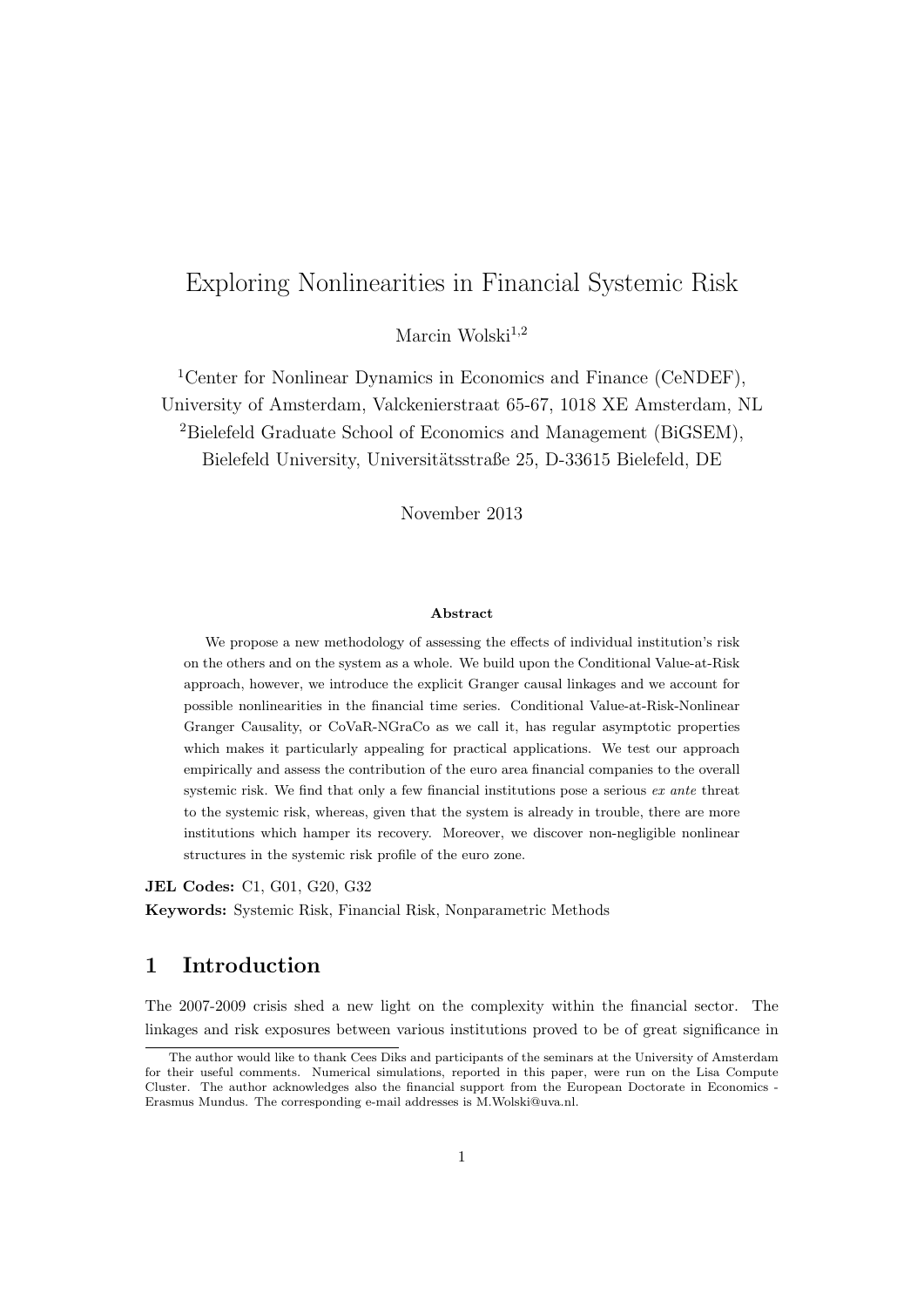transmitting distress across the whole financial system. Additionally, during systemic events the malaise spreads across the financial world rapidly through indirect channels, like price effects or liquidity spirals (Brunnermeier, 2009). In effect, market values of various financial institutions tend to move closer together, drifting away from their fundamentals. In particular, one observes high regularities in their tail co-movements (Adrian and Brunnermeier, 2011).

Because of its strong adverse effects on the real economy, great attention has been paid to measuring and monitoring systemic risk, i.e. risk that the entire financial system collapses, and individual risk exposures. The majority of econometric approaches in these fields focus on the co-risk measures, where the risk of the financial system is assessed in relation to the risk of individual institutions. The intuition behind these models lies in negative externalities which one institution imposes on the others and on the system as a whole. As argued by Adrian and Brunnermeier (2011), these externalities are a consequence of excessive risk taking and leverage. Given, for instance, that one institution is facing a liquidity shock, it liquidates its assets at fire-sale prices as given, affecting borrowing constraints of others and actually causing the fire-sale prices. A wonderful summary of research in this field might be found in Acharya (2009), Acharya et al. (2010) or Adrian and Brunnermeier (2011).

A commonly used econometric approach, in the growing body of literature on this topic, is Conditional Value-at-Risk (CoVaR), attributed to Adrian and Brunnermeier (2011). It is built around the concept of Value-at-Risk (VaR), which determines the maximum loss on returns within the  $\gamma$ -percentile confidence interval (Kupiec, 2002). CoVaR assesses  $VaR_{\gamma}$  of one institution conditional on a distress in the other. In particular, given that the former represents the system, one may associate CoVaR with the systemic risk measure.

A clear shortcoming of such an approach lies in its susceptibility to model misspecification. Imagine, that returns come from an unknown probability distribution  $F$ , with density f. Assume now that f is steeper or nonlinear around its  $VaR_{\gamma}$ . Clearly, standard parametric approaches oversee this irregularity so that even a small variation in  $VaR_{\gamma}$  might affect co-risk results. In this paper we develop a methodology which corrects for this shortcoming, contributing to the discussion on nonlinear economic dynamics in systemic risk.

The existence of nonlinearities in the field has been already recognized. Huang et al. (2010) suggest that a bank's contribution to the systemic risk is roughly linear in its default probability and highly nonlinear with respect to institution size and asset correlation. This is supported by empirical observations of the financial markets in He and Krishnamurthy (2012). In fact, He and Krishnamurthy (2012) build a theoretical model which matches nonlinear dynamics across different economic variables, including systemic risk. XiaoHua and Shiying (2012) investigate the topic from the neural network perspective and design the early warning mechanism accordingly. This paper aims to propose a formal approach to assess the relevance of nonlinearities in driving systemic events.

We build our approach around the intuition of CoVaR. In particular, we focus on the Granger causal effect that a distress in one institution changes to a distress in the other or in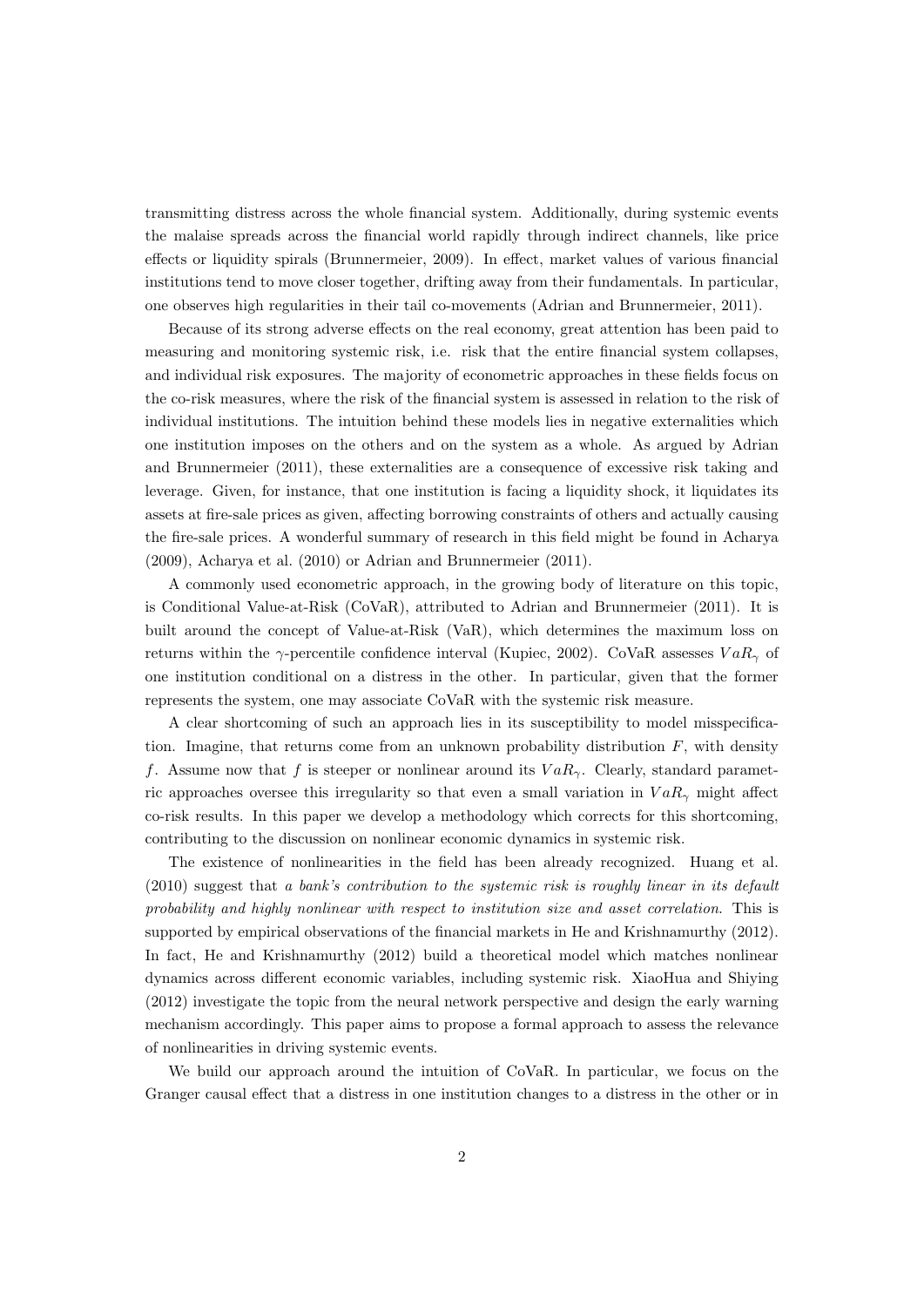the whole system, where a distress is defined by  $VaR_{\gamma}$ .

There are two main novelties in our methodology. The first one is the notion of causality. The basic CoVaR does not distinguish between direct causal and common factor effects. Adrian and Brunnermeier (2011) treat it as a virtue rather than a problem, arguing that common factor effects are of more importance when dealing with systemic risk, which shall be particularly true for the herding behavior (Brunnermeier et al., 2009). One may, however, want to study the causal relations explicitly. Imagine for instance a group of the biggest financial institutions. Since they do not only trade with each other but also serve as clearing houses or liquidity backstops for smaller parties, they are central to the financial system. Now, imagine that one of them is in trouble. It affects all the banks which are exposed to its risk, but since it is relatively large its distress might alone translate into problems in the entire financial system. The causal kind of reasoning seems therefore particularly appealing for policy makers and central bankers who in fact might want to focus on preventing this individual causal relation.

Another justification for considering causality in individual and systemic risk lies in its possible applications to networks and contagion analysis (see for instance Chinazzi and Fagiolo (2013)). Looking at any pair of institutions, the possible risk effects of one on another do not have to be bilaterally equal (as they are assumed to be in a non-causal setting). For instance, a lender has different kind of risk exposure to a creditor than the way around. Causality allows us to capture that phenomenon explicitly allowing for a more detailed analysis on network spillovers, cascades and shock propagation.

In our study we employ the causality of Granger type (Granger, 1969), as it intuitive and does not bring many model restrictions. It has been also successfully applied as a network mapping tool in financial analysis (Gao and Ren, 2013).

The second novelty lies in the definition of financial distress. In our study we assume that an institution is in trouble when it is around its  $VaR_{\gamma}$ . Practically speaking, our definition captures the majority of events which fall below  $VaR_{\gamma}$  together with some of the events above it. The reason why we allow for some variation around  $VaR_{\gamma}$  lies in its possible nonlinear structure, whose role we want to study explicitly. We recognize that our definition might not capture some of the extreme values from the left tail of the distribution, being potentially susceptible to *black swans* (Taleb, 2010). Our analysis shows, however, that the optimal region around  $VaR_{\gamma}$  is very slowly decreasing with the sample size, somehow hampering the risk of neglecting the extreme events.

In our analysis we consider two scenarios of potential Granger causality. In the first setting we investigate the role of individual institutions in blocking the recovery of the system which is already under distress. In the second scenario we measure the contribution of individual institutions to the systemic troubles. The second setting is more similar to the standard understanding of systemic risk (Acharya, 2009) and might be useful in ex ante applications. The first scenario might be perceived either as a kind of a robustness check or a policy relevant tool for ex post actions. Indeed, if the system is already in trouble one may want to determine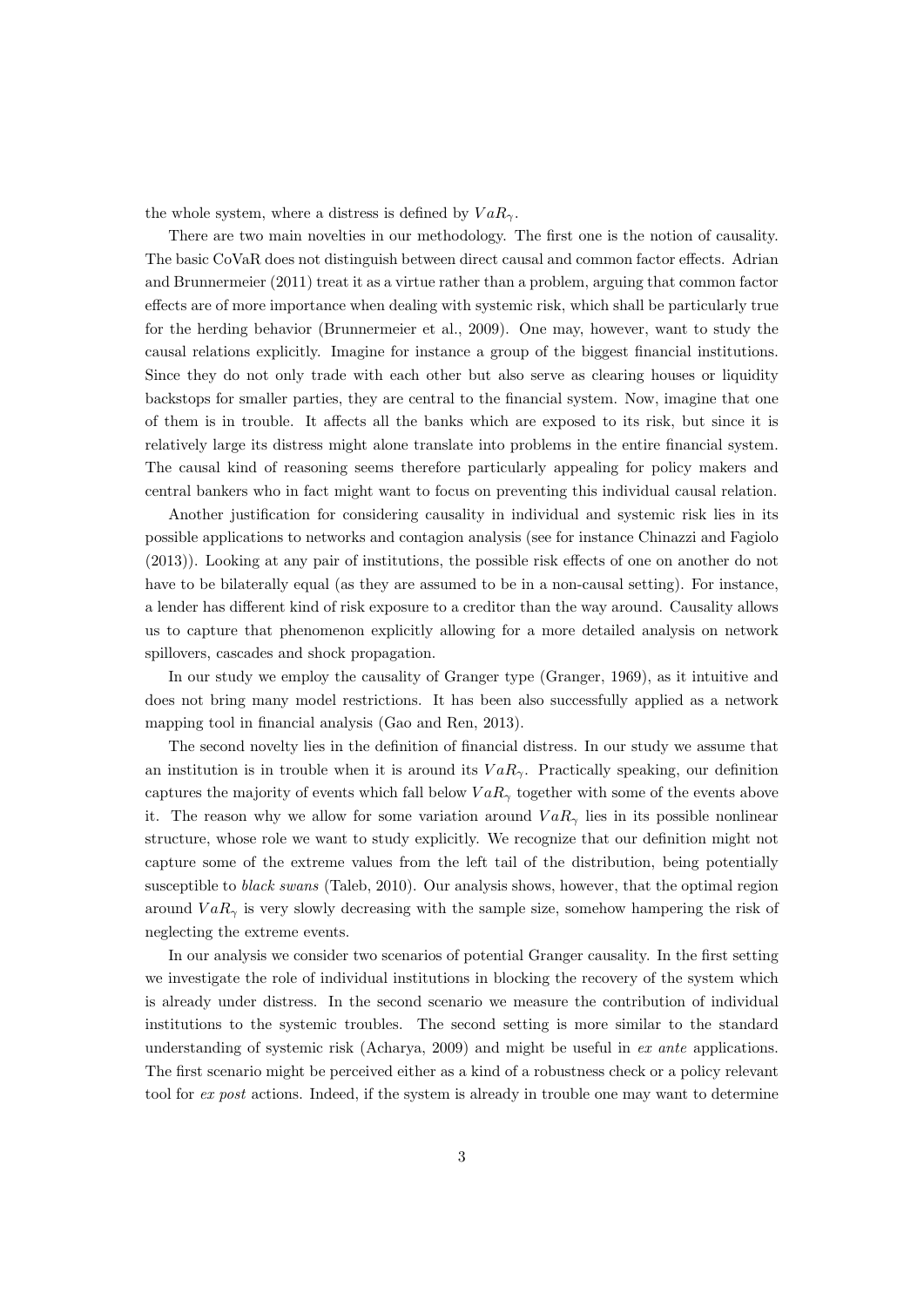which of its parts are hampering its recovery. In fact, we could think of these two scenarios from a perspective of a doctor who prescribes precautionary drugs or is trying to heal an already sick patient.

The paper is organized as follows. In section 2 we explain the methodology of CoVaR-NGraCo. We evaluate asymptotic properties of the test statistic and we confirm them numerically. In section 3 we apply our approach to the euro zone financial sector and evaluate which institutions got the most significant impact on the systemic risk in years 2000-2012. Section 4 concludes.

## 2 Methodology of CoVaR-NGraCo

Let us first bring some intuition behind the Conditional Value-at-Risk and Granger causality separately and then combine them to build CoVaR-NGraCo (Conditional Value-at-Risk-Nonlinear Granger Causality). In the standard setting we consider two institutions,  $i$  and  $j$ , whose returns on assets are given by  $X^i$  and  $X^j$ , respectively. Talking about systemic risk, we set  $j$  to be some aggregate variable so that we investigate the relationship between institution  $i$ and system as a whole. Following the original CoVaR literature, let us define  $VaR_{\gamma}$  as the left  $γ$ -quantile of the returns of a given institution. (In practice  $γ$  is chosen from  $\{0.01, 0.05, 0.1\}$ .) For institution  $i$  we have thereof

$$
P(X^i \le VaR^i_\gamma) = \gamma,\tag{1}
$$

or equivalently

$$
VaR^i_\gamma = \inf \{ x^i : F_{X^i}(x^i) \ge \gamma \},\tag{2}
$$

where  $F_{X_i}$  is the cumulative distribution function of  $X_i$ . (For institution j, the notation is analogous throughout the paper.) The intuition behind CoVaR is to evaluate  $VaR_{\gamma}$  of institution  $j$  conditional on some event associated with institution  $i$ . In particular, Adrian and Brunnermeier (2011) consider two conditioning events, i.e. institution i is at its  $VaR^i_\gamma$  or at its median  $(VaR^{i}_{\gamma=0.5} = Median^{i})$ . By comparing the difference between the two, it is possible to estimate the risk contribution of institution i onto j, denoted by  $\Delta$ CoVaR.

In our study we follow similar reasoning as in Adrian and Brunnermeier (2011), however, we add a time dimension. For any period t, let us define the future returns by  $\mathcal{G}X^i$ , and past and current returns by  $\mathcal{F}X^i$ . Following Granger (1969), we say that returns of institution i are Granger causing those of institution j if  $\mathcal{F}X^i$  contains additional information on  $\mathcal{G}X^j$ which is not already contained in  $\mathcal{F}X^j$  alone. We formulate the definition of conditional Granger causality analogously, i.e. we say that returns of institution  $i$  are Granger causing those of institution j if, conditional on some past or current events  $\mathcal{A}(\mathcal{F}X^i)$  and  $\mathcal{B}(\mathcal{F}X^j)$ ,  $\mathcal{F}X^i$  contains additional information on  $\mathcal{G}X^j$  which is not already contained in  $\mathcal{F}X^j$  alone.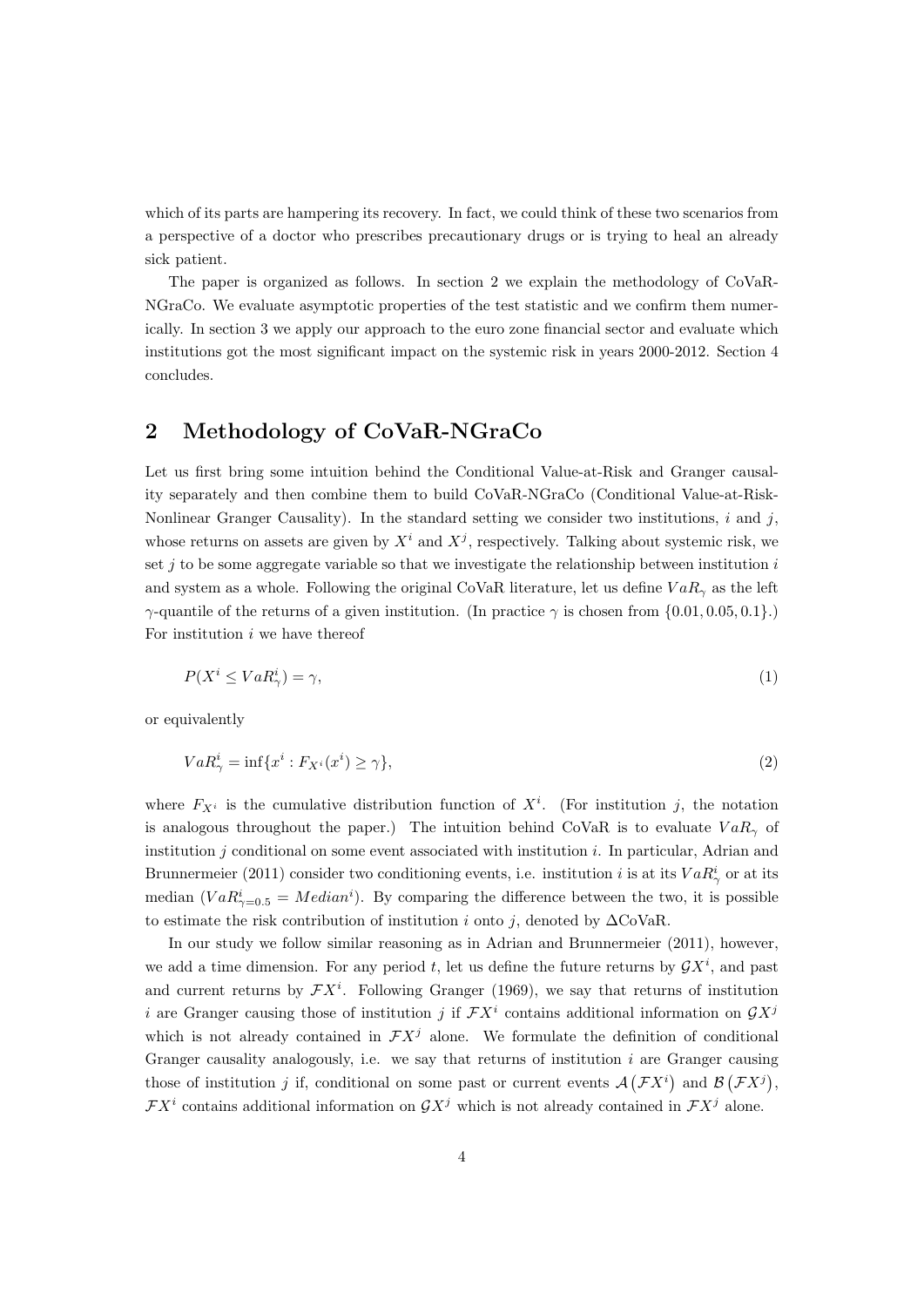Given the intuition behind the CoVaR and conditional Granger causality, we may now turn to CoVaR-NGraCo. Similarly to ∆CoVaR, we test the difference in Granger causal risk effects from institution i on j, between two conditioning events, i.e. when institution i is or was in trouble (or around its  $VaR^i_\gamma$ ) and when it is and was around the median of its returns. An advantage of allowing institutions to be around (and not exactly at) their  $VaR<sub>\gamma</sub>$  or median levels is that we could thereof account for possible nonlinearities in corresponding distributions - something the original methodology could not capture. In particular, we consider  $\mu$ -radius ball ( $\mu > 0$ ) centered at  $VaR_{\gamma}$  or median. We allow also for conditioning on the past and current realizations of  $X^j$ . To put it formally, let us formulate the following definition of CoVaR-NGraCo.

**Definition 1.** Given any stationary bivariate process  $\{X_t^i, X_t^j\}$ , we say that  $\{X_t^i\}$  is a nonlinear CoVaR Granger cause of  $\{X_t^j\}$  if

$$
P\left(\mathcal{G}X^j \stackrel{\mu}{\approx} VaR_{\gamma}^j|\mathcal{F}X^i \stackrel{\mu}{\approx} VaR_{\gamma}^i, \mathcal{B}\left(\mathcal{F}X^j\right)\right) \neq P\left(\mathcal{G}X^j \stackrel{\mu}{\approx} VaR_{\gamma}^j|\mathcal{F}X^i \stackrel{\mu}{\approx} Median^i, \mathcal{B}\left(\mathcal{F}X^j\right)\right),
$$

where  $\approx^{\mu}$  represents  $\mu$ -close approximation, G denotes future and F denotes past and current states of the corresponding variables and  $\mathcal{B}(.)$  reflects some event over the argument.

In this study, we consider two possible scenarios. In the first one, we assume that institution  $j$  is already in distress, so that potential Granger causal risk effects from institution  $i$  do not only induce even higher losses on  $j$  but also can clog its recovery. The second scenario is more similar to the traditional risk analysis, where future troubles in institution  $j$  come directly from the past problems of institution  $j$ . One may thereof reformulate Def. 1 in form of possible two scenarios, which we investigate throughout this paper.

**Scenario 1.** Given any stationary bivariate process  $\{X_t^i, X_t^j\}$ , we say that  $\{X_t^i\}$  is a nonlinear  $CoVaR$  Granger cause of  $\{X_t^j\}$  in tail if

$$
P\left(\mathcal{G}X^j \stackrel{\mu}{\approx} VaR_{\gamma}^j|\mathcal{F}X^i \stackrel{\mu}{\approx} VaR_{\gamma}^i, \mathcal{F}X^j \stackrel{\mu}{\approx} VaR_{\gamma}^j\right) \neq
$$
  

$$
P\left(\mathcal{G}X^j \stackrel{\mu}{\approx} VaR_{\gamma}^j|\mathcal{F}X^i \stackrel{\mu}{\approx} Median^i, \mathcal{F}X^j \stackrel{\mu}{\approx} VaR_{\gamma}^j\right),
$$

where  $\approx^{\mu}$  represents  $\mu$ -close approximation, G denotes future and F denotes past and current states of the corresponding variables.

**Scenario 2.** Given any stationary bivariate process  $\{X_t^i, X_t^j\}$ , we say that  $\{X_t^i\}$  is a nonlinear  $CoVaR$  Granger cause of  $\{X_t^j\}$  in median if

$$
P\left(\mathcal{G}X^j \stackrel{\mu}{\approx} VaR_{\gamma}^j|\mathcal{F}X^i \stackrel{\mu}{\approx} VaR_{\gamma}^i, \mathcal{F}X^j \stackrel{\mu}{\approx} Median^j\right) \neq
$$
  

$$
P\left(\mathcal{G}X^j \stackrel{\mu}{\approx} VaR_{\gamma}^j|\mathcal{F}X^i \stackrel{\mu}{\approx} Median^i, \mathcal{F}X^j \stackrel{\mu}{\approx} Median^j\right),
$$

where  $\approx^{\mu}$  represents  $\mu$ -close approximation, G denotes future and F denotes past and current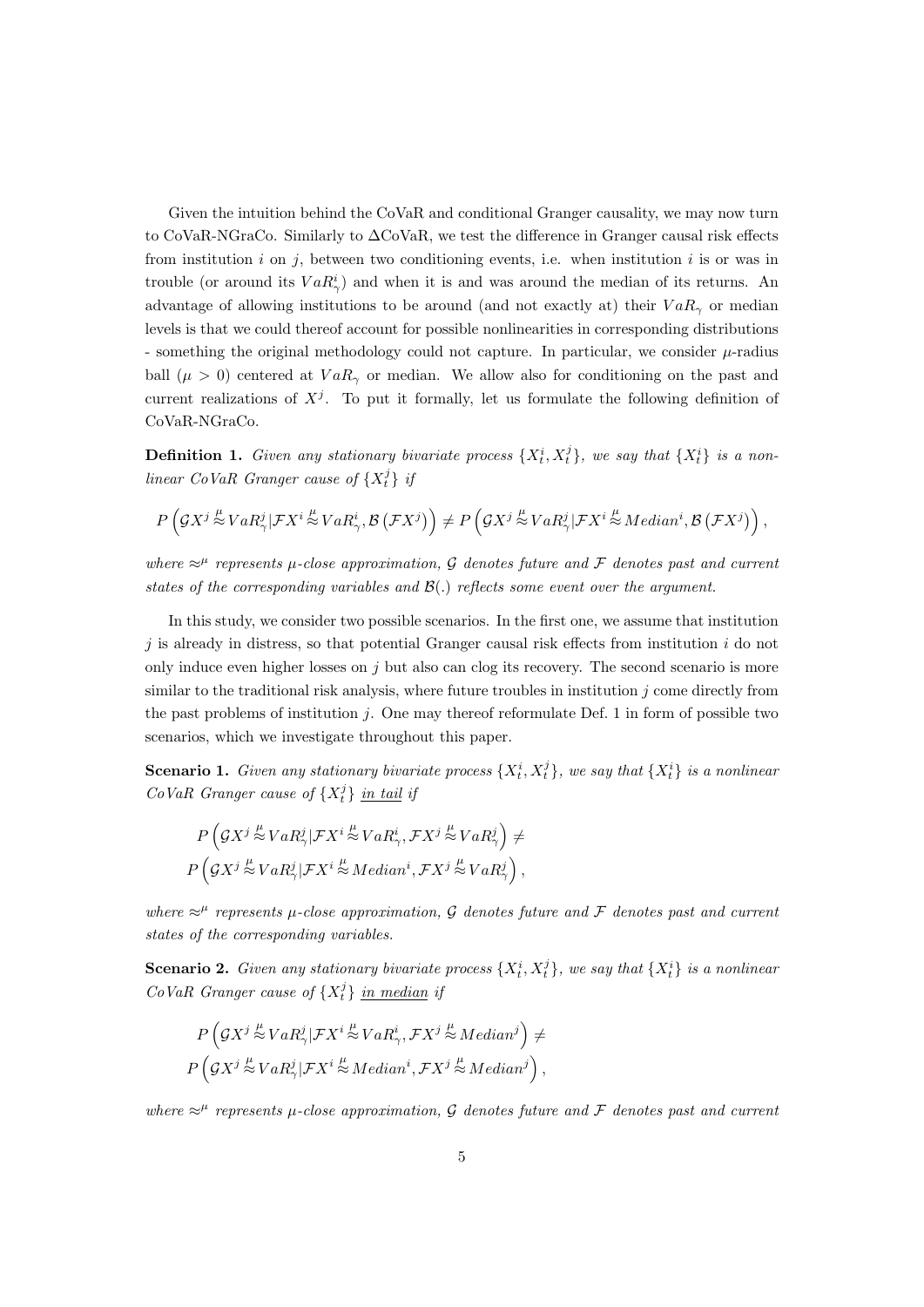states of the corresponding variables.

In practice it is impossible to condition of the infinite sets of future or past realizations of variables of interest. Therefore, we reformulate  $\mathcal G$  and  $\mathcal F$  as finite sets of future periods or lags, respectively. We limit ourselves to the setting where  $\mathcal{G}X^j = X^j_{t+1}$ , as it is most commonly used in practical Granger causality testing, however, our reasoning holds for any  $\mathcal{G}X^j = X^j_{t+k}$ ,  $1 \leq k < \infty$ . Similarly, we replace  $\mathcal{F}X^i$  and  $\mathcal{F}X^j$  by  $X^i_{t,l_i} = \{X^i_{t-l_i+1}, \ldots, X^i_t\}$  and  $X^j_{t,l_j} =$  $\{X_{t-l_j+1}^j, \ldots, X_t^j\}$ , where  $l_i \geq 1, l_j \geq 1$  denote the number of lags of a corresponding variable.

In Granger causality testing, the goal is to find evidence against the null hypothesis of no causality, which according to Def. 1 is represented by equivalence in conditional probability. For a strictly stationary process  $\{X_t^i, X_t^j\}$ , the null is the statement about the invariant distribution in conditional  $VaR_{\gamma}$  levels of the  $(l_i + l_j + 1)$  -dimensional vector  $W_t = (Z_t, X_{t, l_i}^i, X_{t, l_j}^j)$ , where we substitute  $Z_t = X_{t+1}^j$ . (For clarity purposes and to bring forward the fact that we consider the invariant distribution of  $W_t$ , we drop the time index, so that  $W = (Z, X^i, X^j)$ . It is helpful to restate the problem in terms of ratios of joint densities evaluated at given quantiles as under the null the density of Z evaluated around its  $VaR_{\gamma}$  level and conditional on specific events in  $X^i$  and  $X^j$  is equal the same density conditional on the different set of events in  $X^i$ and  $X^{j}$ . Therefore, the joint probability density function, together with its marginals must satisfy

$$
\frac{f_{Z,X^i,X^j}\left(z_{\gamma},x_{\gamma}^i,x_{\gamma}^j\right)}{f_{X^i,X^j}\left(x_{\gamma}^i,x_{\gamma}^j\right)}=\frac{f_{Z,X^i,X^j}\left(z_{\gamma},x_m^i,x_{\gamma}^j\right)}{f_{X^i,X^j}\left(x_m^i,x_{\gamma}^j\right)},\tag{3}
$$

where  $z_{\gamma} = VaR_{\gamma}^{Z}$ ,  $x_{\gamma}^{i} = VaR_{\gamma}^{i}$ ,  $x_{m}^{i} = Median^{i}$  and  $*$  distinguishes between Scenario 1 and 2 as  $x_{\gamma}^{j} = VaR_{\gamma}^{j}$  or  $x_{m}^{j} = Median^{j}$ , respectively. Since Eq. (3) holds for any quantile of the vector  $(Z, X^i, X^j)$  in the support of  $Z, X^i, X^j$ , Eq. (3) might be equivalently rewritten as

$$
\frac{f_{Z,X^i,X^j}\left(z_{\gamma},x_{\gamma}^i,x_{\gamma}^j\right)}{f_{X^i,X^j}\left(x_m^i,x_{\gamma}^j\right)}=\frac{f_{X^i,X^j}\left(x_{\gamma}^i,x_{\gamma}^j\right)}{f_{X^i,X^j}\left(x_m^i,x_{\gamma}^j\right)}\frac{f_{Z,X^i,X^j}\left(z_{\gamma},x_m^i,x_{\gamma}^j\right)}{f_{X^i,X^j}\left(x_m^i,x_{\gamma}^j\right)}.\tag{4}
$$

Natural methodology to assess Eq. (4) comes from the Baeck and Brock (1992) test for conditional independence, or its Granger causal version from Hiemstra and Jones (1994). However, as showed by Diks and Panchenko (2005) and Diks and Panchenko (2006), these tests can severely over-reject in Granger causal setting, because its dependence on the conditional variance. Diks and Panchenko (2006) propose to add a positive weight function  $g(z, x^i, x^j)$  and, given that the null should hold in the support of the joint densities, it might be equivalently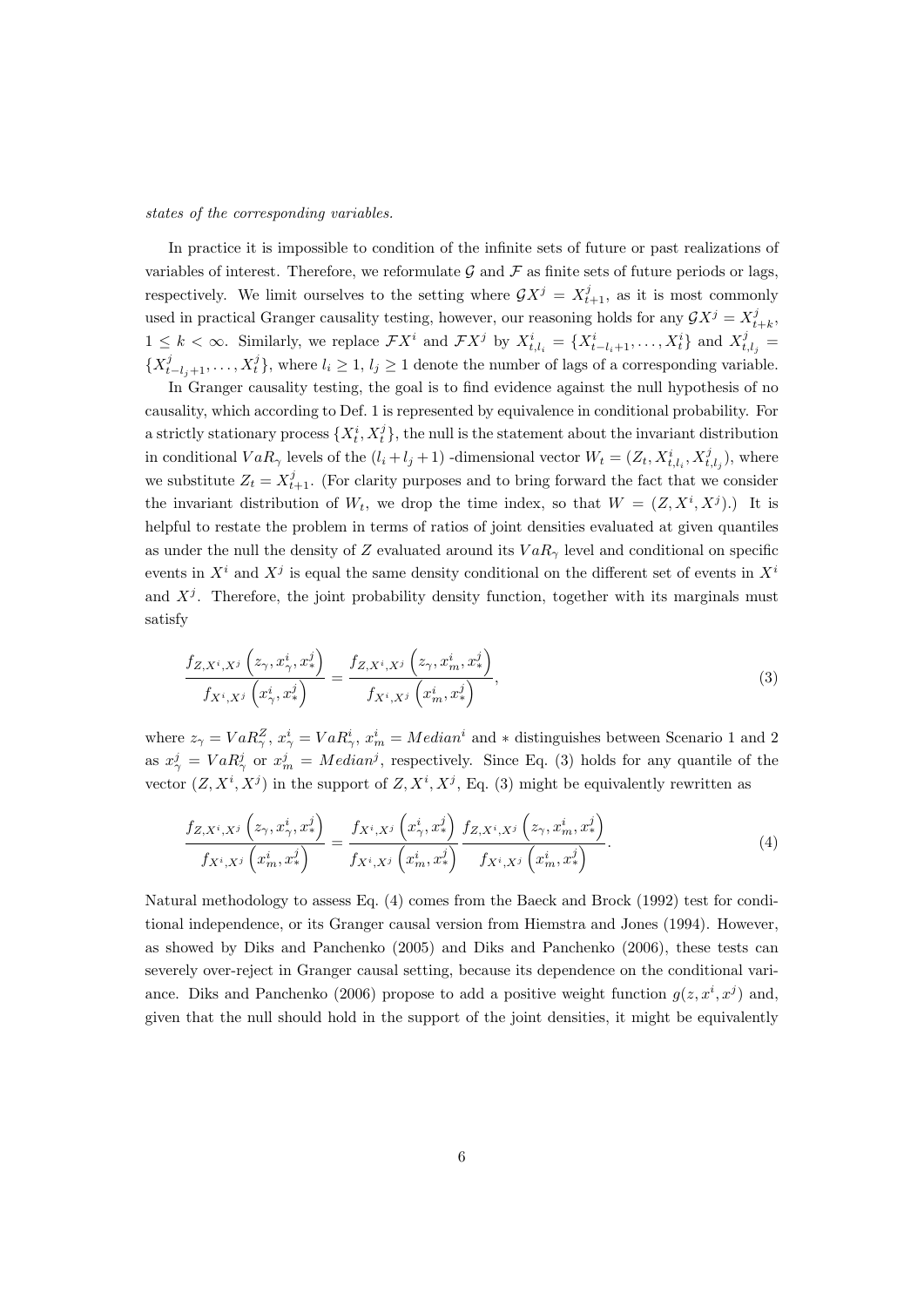written as

$$
\tau_g \equiv \left( \frac{f_{Z,X^i,X^j} \left( z_\gamma, x_\gamma^i, x_\gamma^j \right)}{f_{X^i,X^j} \left( x_{m}^i, x_\gamma^j \right)} - \frac{f_{X^i,X^j} \left( x_{\gamma}^i, x_\gamma^j \right)}{f_{X^i,X^j} \left( x_{m}^i, x_\gamma^j \right)} \frac{f_{Z,X^i,X^j} \left( z_\gamma, x_m^i, x_\gamma^j \right)}{f_{X^i,X^j} \left( x_m^i, x_\gamma^j \right)} \right) g(z, x^i, x^j) = 0.
$$
\n(5)

Diks and Panchenko (2006) discuss several possibilities of choosing  $g(z, x^i, x^j)$ . In this study we focus on  $g(z, x^i, x^j) = f_{X^i, X^j}(\overline{x_m^i}, x_*^j)^2$ , as the estimator of  $\tau_g$  has a corresponding U-statistic representation, bringing the desired asymptotic normality properties for weakly dependent data. Substituting into Eq. (5), one finds that

$$
\tau = f_{Z,X^i,X^j} \left( z_{\gamma}, x_{\gamma}^i, x_{\gamma}^j \right) f_{X^i,X^j} \left( x_m^i, x_{\gamma}^j \right) - f_{X^i,X^j} \left( x_{\gamma}^i, x_{\gamma}^j \right) f_{Z,X^i,X^j} \left( z_{\gamma}, x_m^i, x_{\gamma}^j \right). \tag{6}
$$

To evaluate the data driven representation of  $\tau$ , we rely on kernel methods. In particular, we consider the local density estimator

$$
\hat{f}_W(w) = \frac{(2\varepsilon)^{-d_W}}{n} \sum_{k=1}^n K\left(\frac{w - w_k}{\varepsilon}\right),\tag{7}
$$

where n is the sample size,  $\varepsilon$  is the bandwidth parameter (similar to  $\mu$  from the Def. 1), d reflects the dimensionality of a given vector W and  $K(.)$  is a bounded Borel function  $\mathbb{R}^{d_W} \to \mathbb{R}$ satisfying

$$
\int |K(t)|dt < \infty, \qquad \int K(t)dt = 1 \qquad \text{and} \qquad |tK(t)| \to 0 \quad \text{as} \quad |t| \to \infty. \tag{8}
$$

In practice,  $K(.)$  is often chosen to be a probability density function (Wand and Jones, 1995). In order to guarantee the consistency of the pointwise density estimators, we assume that the bandwidth parameter  $\varepsilon \equiv \varepsilon_n$  is slowly decreasing with the sample size, i.e.

$$
\varepsilon_n \to 0
$$
 and  $n\varepsilon_n \to \infty$  as  $n \to \infty$ . (9)

Parzen (1962) shows that under conditions (8) and (9) and provided that f is continuous at w, the estimate of density  $f$  at a given point  $w$  is consistent.

Given the kernel density estimator, a natural estimator for  $\tau$  is found to be

$$
T(\varepsilon) = C \sum_{k=1}^{n} \sum_{p=1}^{n} \left[ K \left( \frac{(z_{\gamma}, x_{\gamma}^{i}, x_{\gamma}^{j})^{T} - (z_{k}, x_{k}^{i}, x_{k}^{j})^{T}}{\varepsilon} \right) K \left( \frac{(x_{m}^{i}, x_{\gamma}^{j})^{T} - (x_{p}^{i}, x_{p}^{j})^{T}}{\varepsilon} \right) - K \left( \frac{(x_{\gamma}^{i}, x_{\gamma}^{j})^{T} - (x_{k}^{i}, x_{k}^{j})^{T}}{\varepsilon} \right) K \left( \frac{(z_{\gamma}, x_{m}^{i}, x_{\gamma}^{j})^{T} - (z_{p}, x_{p}^{i}, x_{p}^{j})^{T}}{\varepsilon} \right) \right],
$$
\n(10)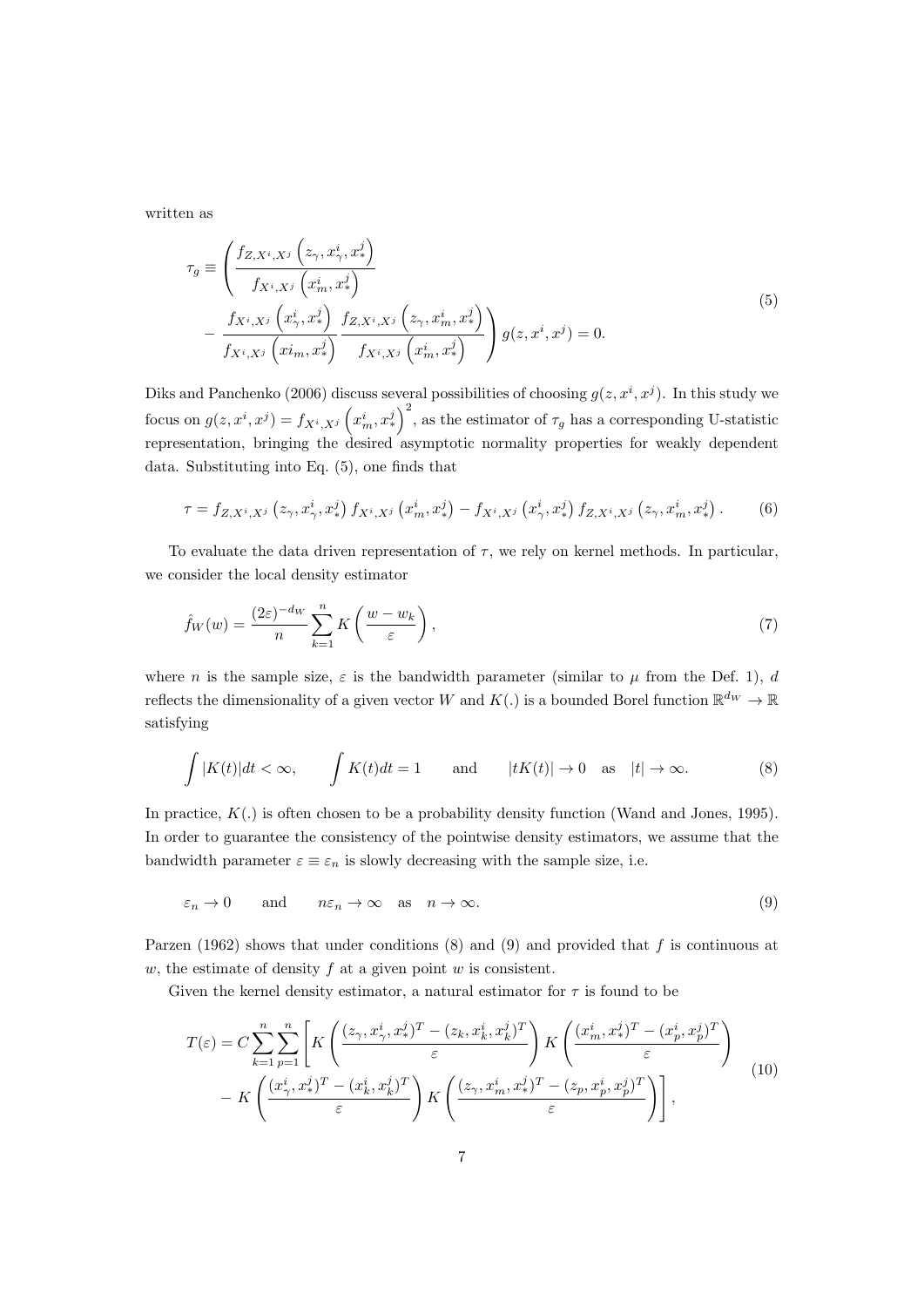with

$$
C = \frac{(2\varepsilon)^{-d_Z - 2d_{X^i} - 2d_{X^j}}}{n^2}.
$$
\n
$$
(11)
$$

The asymptotic distribution of the test statistic might be derived from the behavior of the properties of the second order U-statistic, as described in Serfling (1980) and van der Vaart (1998).

**Theorem 1.** Under conditions (8) and (9), for a given  $VaR_{\gamma}$  levels and given bandwidth parameter sequence  $\varepsilon_n \equiv \varepsilon$ , test statistic  $T(\varepsilon)$  satisfies:

$$
\sqrt{n}\frac{(T(\varepsilon)-\tau)}{S_n}\stackrel{d}{\longrightarrow}\mathcal{N}(0,1),
$$

where  $S_n$  is the autocorrelation consistent estimator for the standard deviation of  $\tau$ .

The proof of Theorem 1 might be found in the Appendix. As argued by Diks and Panchenko (2006), although the test statistic is not positive definite, the one-sided test, i.e. rejecting on larger values, turns out to yield better performance.

In this study we choose  $\gamma$  to be 0.05 as it is most commonly applied VaR significance level. We calculate  $VaR_{\gamma}$  from the empirical quantile function (Jones, 1992). As the kernel function we take correlation integral as it closely follows the literature on nonparametric Granger causality testing (Hiemstra and Jones, 1994; Diks and Panchenko,  $2006$ ).<sup>1</sup> The correlation integral form of estimator in Eq. (7), might be rewritten as

$$
\hat{f}_W^{CI}(w) = \frac{(2\varepsilon)^{-d_W}}{n} \sum_{k=1}^n I(||w - w_k|| < \varepsilon),\tag{12}
$$

where  $I(||w - w_k|| < \varepsilon)$  is the indicator function taking values 1 for any  $||w - w_k|| < \varepsilon$  and zero otherwise, and ||.|| is the supremum norm over all the dimensions.

#### 2.1 Optimal bandwidth

Although the asymptotic normality of the test statistic holds for arbitrary decreasing sequence of bandwidths as long as it satisfies condition (9), it influences the power of the test to a great extent (Silverman, 1998). Therefore, in order to improve the performance of the test, we calculate the optimal size of the bandwidth explicitly. Following Wand and Jones (1995) and Silverman (1998), the optimal bandwidth shall minimize the Mean Squared Error (MSE) of  $T(\varepsilon)$ , which may be decomposed into the sum of variance and squared bias of  $T(\varepsilon)$ . In our inference it is worthwhile to point out that the optimal bandwidth values of  $T(\varepsilon)$  do not violate the consistency properties of any of the density estimators.

 $1_{\rm Up}$  to the scaling factor, the correlation integral kernel is parallel to the rectangular (uniform) kernel, with all its moments being similar. The asymptotic properties of the test statistic are, however, robust to any kernel specification, provided that it satisfies conditions (8) and (9).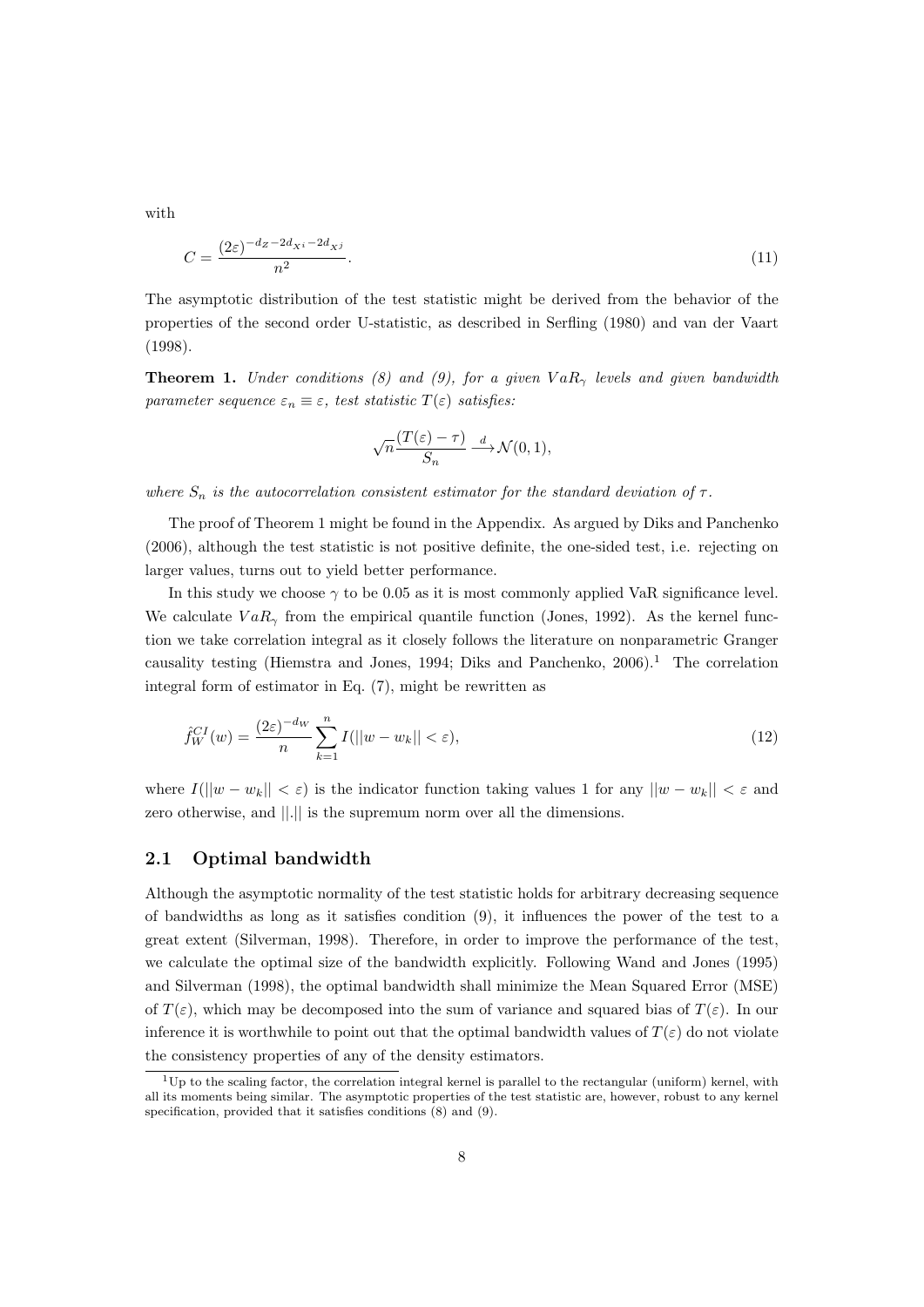**Corollary 1.** Under conditions (8) and (9), the MSE optimal sequence of bandwidths of  $T(\varepsilon)$ guarantee consistency of any of the pointwise density estimators contributing to  $T(\varepsilon)$ .

The proof of Corollary 1 is given in the Appendix. In fact, the optimum rate of convergence of the bandwidth of  $T(\varepsilon)$  is slightly faster than these of individual density estimators, but still much slower than  $n^{-1}$ . This is caused by increased variance of a product of two estimators compared to their individual variances. Therefore, in order to control for this effect, the sequence of optimal bandwidths of  $T(\varepsilon)$  shall decrease at a slightly faster rate as  $n \to \infty$ , but never as fast as  $n^{-1}$ . In testing for systemic risk this proves to be of large importance as with a bandwidth parameter decreasing just slightly with the sample size we are still able to capture the majority of returns which are left to  $VaR_{\gamma}$ .

In evaluating the optimal bandwidth value we rely on the Monte Carlo methods. Correcting for the weak dependency, we apply the autocorrelation consistent estimator for the variance of  $T(\varepsilon)$ , as proposed in Newey and West (1987). It might be verified that from the Taylor expansion around any point, the bias of  $T(\varepsilon)$  might be expressed as

$$
E[T(\varepsilon)] - \tau = \frac{1}{2} \kappa_2 \varepsilon^2 \left[ f_{Z,X^i,X^j} \left( z_r, x_r^i, x_*^j \right) \nabla^2 f_{X^i,X^j} \left( x_s^i, x_*^j \right) \right. \\
\left. + f_{X^i,X^j} \left( x_s^i, x_*^j \right) \nabla^2 f_{Z,X^i,X^j} \left( z_r, x_r^i, x_*^j \right) \\
\left. - f_{X^i,X^j} \left( x_r^i, x_*^j \right) \nabla^2 f_{Z,X^i,X^j} \left( z_r, x_s^i, x_*^j \right) \right. \\
\left. - f_{Z,X^i,X^j} \left( z_r, x_s^i, x_*^j \right) \nabla^2 f_{X^i,X^j} \left( x_r^i, x_*^j \right) \right] + o(\varepsilon^2),
$$
\n(13)

where  $\kappa_2$  is the second moment of the kernel and  $\nabla^2 f_W(w)$  is the trace of the second derivative of density evaluated at point w. Up to the error of order  $o(\varepsilon^2)$ , Eq. (13) has a plug in estimator, which might be easily calculated using kernel methods (Wand and Jones, 1995).

To give an example on the size of the optimal bandwidth value, we perform a bootstrap experiment on the same bivariate process as in the Jeong et al. (2012), i.e.

$$
x_t^i = 1 + \frac{1}{2} x_{t-1}^i + r_{1,t}
$$
  
\n
$$
x_t^j = \frac{1}{2} x_{t-1}^j + c \left( x_{t-1}^i \right)^2 + r_{2,t},
$$
\n(14)

where  $r_{1,t}$  and  $r_{2,t}$  independent standard normal variables. The biggest advantage of process in Eq. (14) is its tuning parameter on Granger causality, c. Clearly, if  $c = 0$  the model corresponds to the hypothetical scenario of no Granger causality from the first lags of  $X_t^i$  on  $X_t^j$ . The larger parameter c becomes, the stronger Granger causal effect, which we may control for explicitly.

We perform 1000 simulations of normalized data of process from Eq. (14) for different sample sizes and evaluate MSE of the test statistic for different bandwidth values from the range [0.3, 1.5]. For practical reasons, the interval between the bins is taken as 0.01. We take lags of order 1 for both variables, as suggested by the underlying lag structure in Eq. (14). The results for two scenarios of Granger causality are presented in Fig. 1 and the optimal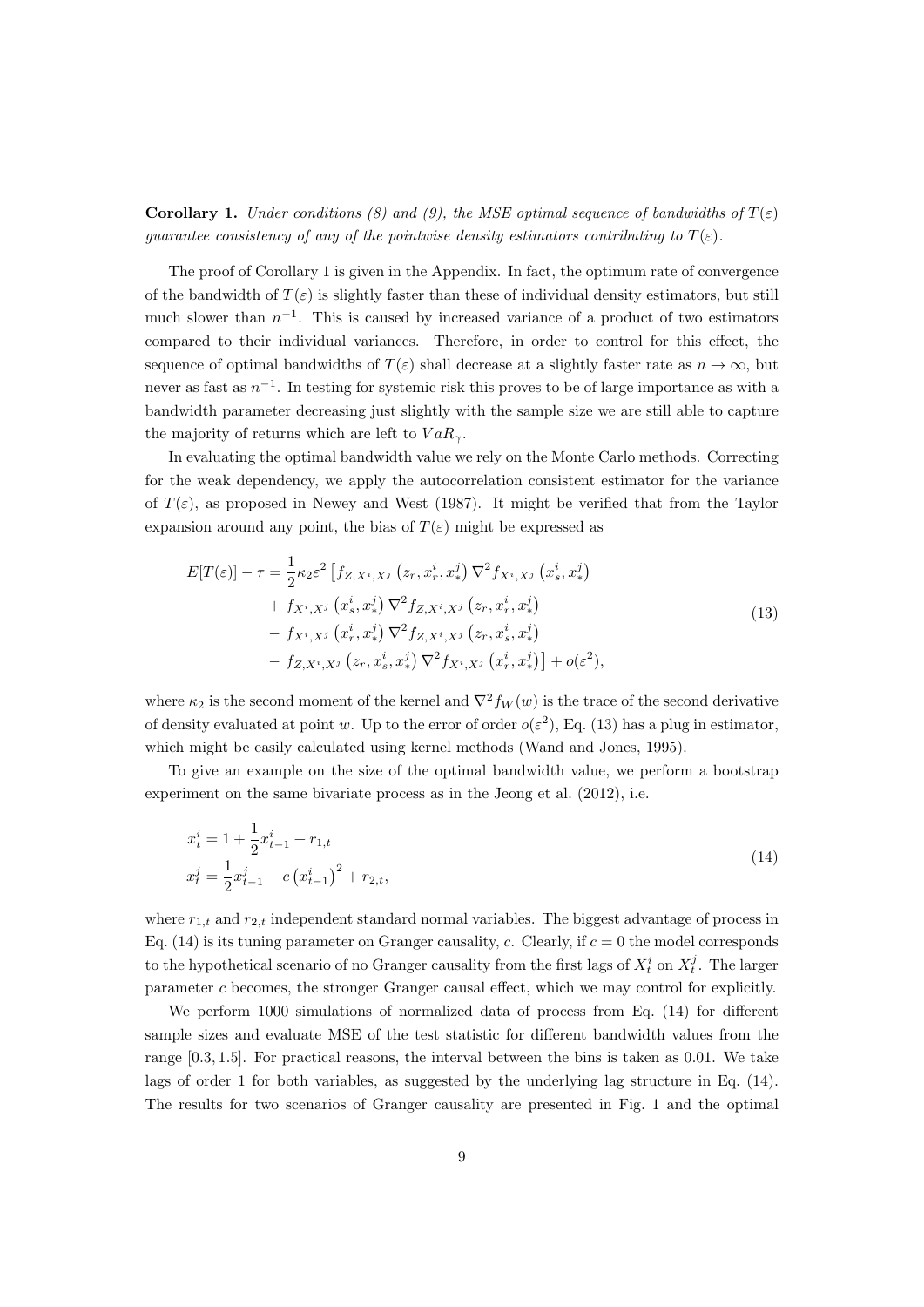

Figure 1: MSE of the test statistic for bandwidth values in the range [0.3, 1.5] and for different sample sizes, aggregated over 1000 simulations.

bandwidths are reported in Table 1.

It is straightforward to notice the differences of the MSE curves between two settings. Firstly, for the same sample size and  $\varepsilon$ , Scenario 2 demonstrates larger MSE than in Scenario 1. Secondly, in Scenario 1 the MSE curve becomes flatter, whereas in Scenario 2 the visible U-shape is preserved as the sample size increases. These, in fact, are direct consequences of the curvature of the true distribution around particular quantiles. Scenario 1 is driven by the tail dependence, where the curvature shall be relatively flatter. On the contrary, Scenario 2 represents the relation between the tail and the median, where the distribution shall be more bell-shaped or simply steeper. This, in fact, shows up in the steepness and in the relative size of the MSE curve. As expected, the minimum of the MSE curves is decreasing with the sample size in both scenarios (see Table 1).

|                        |           |           |           | different sample sizes and for two scenarios. The values represent means over 1000 simulations. |  |
|------------------------|-----------|-----------|-----------|-------------------------------------------------------------------------------------------------|--|
|                        | $n = 100$ | $n = 200$ | $n = 500$ | $n = 1000$                                                                                      |  |
| $\varepsilon^*$ (Sc.1) | 0.74      | 0.66      | 0.6       | 0.52                                                                                            |  |
| $\varepsilon^*$ (Sc.2) | $0.68\,$  | 0.64      | 0.48      | 0.44                                                                                            |  |

Table 1: Optimal bandwidth values for test statistic evaluated for the process from Eq. (14) for

Reported optimal bandwidth values represent the radius around the  $VaR_{\gamma}$  which is being considered in the CoVaR-NGraCo. One may readily observe that Scenario 1 has slightly larger bandwidths than Scenario 2. We may view this as a result of scarcity of data in tails compared with that around the median. Extracting information from tails requires, on average, slightly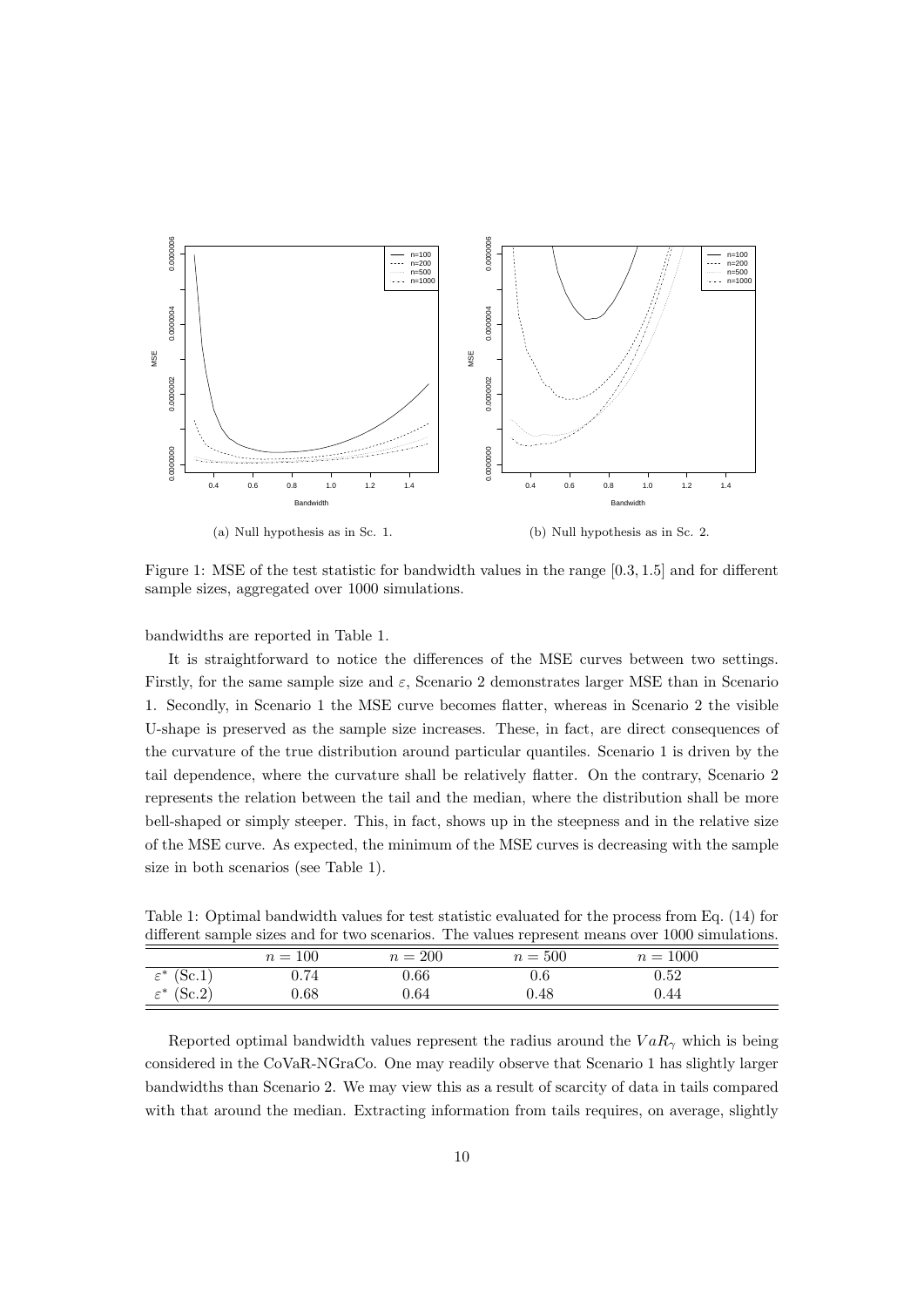larger windows in comparison to the region near the median (Caers and Maes, 1998).

Bootstrapping optimal bandwidths is a powerful technique which might be applied to any data set without assuming an underlying process structure. We recognize, however, that it might take a lot of computational time. For very large samples we suggest taking bins of 0.02 or 0.05 in order to make it computationally less demanding. Our simulations confirm that the power of the test is preserved in the range  $[\varepsilon^* - 0.05, \varepsilon^* + 0.05]$ .

#### 2.2 Numerical performance

We perform two experiments to evaluate the practical side of the test. In both we rely on Monte Carlo methods on the example of the process in Eq. (14). In the first one, we assess the distribution of the test statistic under the null, evaluated for different sample sizes for 500 runs. In the second experiment, we estimate the power of the test. Given that the null hypothesis is violated  $(c > 0)$ , we estimate rejection rates for different nominal significance levels. We summarize the results from both experiments in the size-adjusted power diagrams, where we plot the observed cumulative rejection rates under the alternative (actual power) against observed rejection rates under the null (actual size). Ideally, the power function shall be 1 for any significance level larger than 0, however, in practice we would like to observe an increase in the slope at the origin as the sample size grows. The size-adjusted power plots are presented in Figs 2-4.

One may readily observe that the size-adjusted power of the test increases with the sample size and with the strength of Granger causality. Nevertheless, there are two main patterns emerging from the numerical analysis which deserve pointing out.

Firstly, for relatively smaller size the power of the test is higher for Scenario 1 than for Scenario 2. This is again the result of model dynamics, where the underlying relation on variable j, i.e.  $P(X_{t+1}^j \approx VaR_{\gamma}^j | X_t^j \approx Median^j)$  is more rare to observe on the process (14). Practically speaking, as the sample size gets larger this effect is hampered.

Secondly, the size-adjusted test power is almost negligible for very small Granger causality and short time series. Clearly, one shall blame the relative scarcity of observations around quantiles for this discomfort. In order to apply the test to shorter data sets, we propose two solutions to overcome this issue. The first one comprises different kernel specifications. The correlation integral kernel takes into account only observations which are  $\varepsilon$ -close to the quantile. leaving out many possibly informative data points. Replacing kernel by a smoother one, like Gaussian or logistic, should thereof correct for this effect. The second possible solution lies in improving the precision of the density estimators. In the standard kernel estimators, like correlation integral, the bias is of order  $\varepsilon^2$  (Wand and Jones, 1995). Making the bias smaller should decrease the disinformative effect of the observations around a given quantile so that keeping the sample size fixed we get relatively better representation of the true Granger causal relation, which translates into improved test performance.

One may consider Data Sharpening (DS) as being potentially attractive bias reduction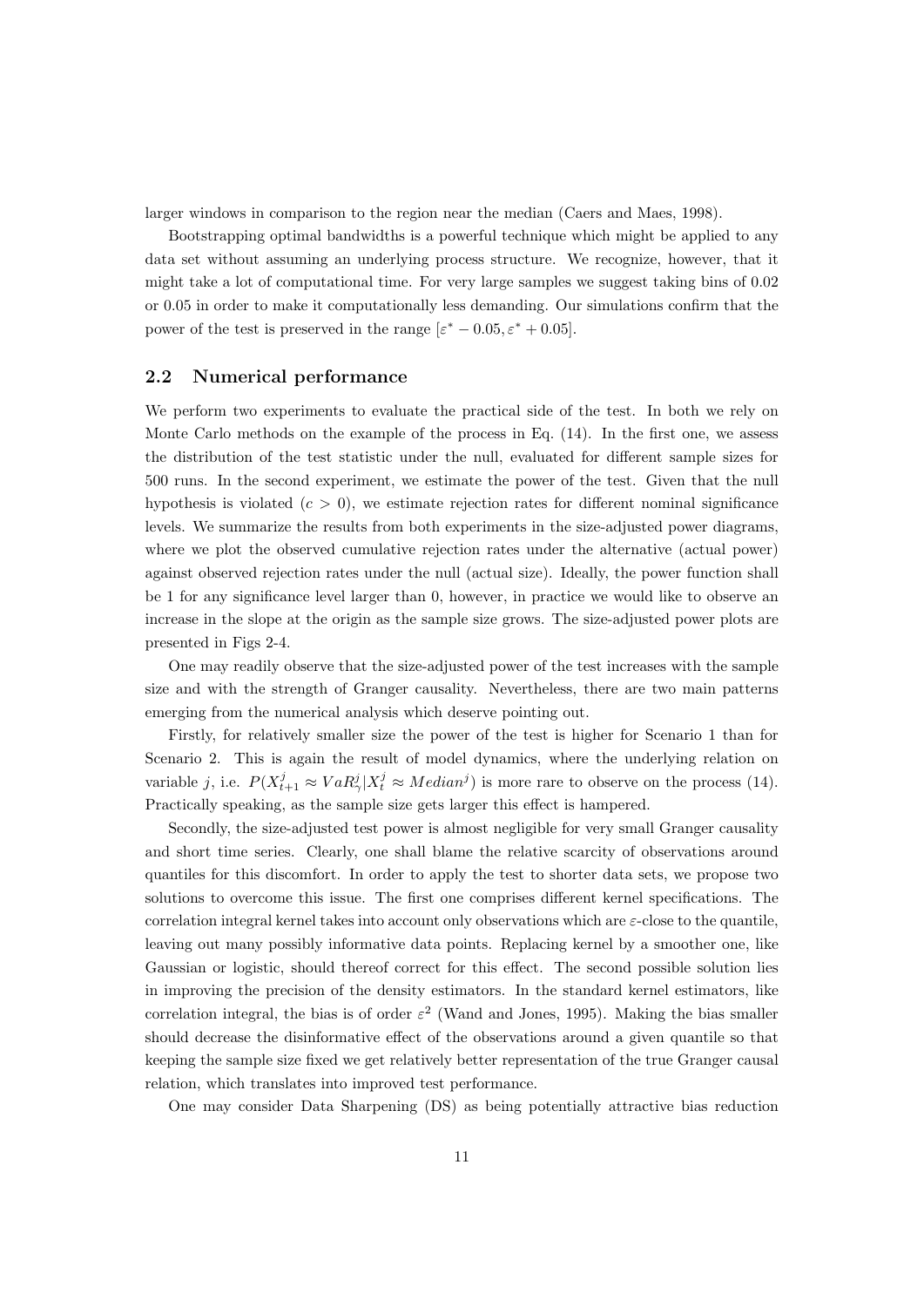

Figure 2: Size-adjusted power for the CoVaR-NGraCo test for the process from Eq. (14) for various strengths of Granger causality ( $c = 0.05$ ) for different sample sizes over 500 simulations.



Figure 3: Size-adjusted power for the CoVaR-NGraCo test for the process from Eq. (14) for various strengths of Granger causality ( $c = 0.25$ ) for different sample sizes over 500 simulations.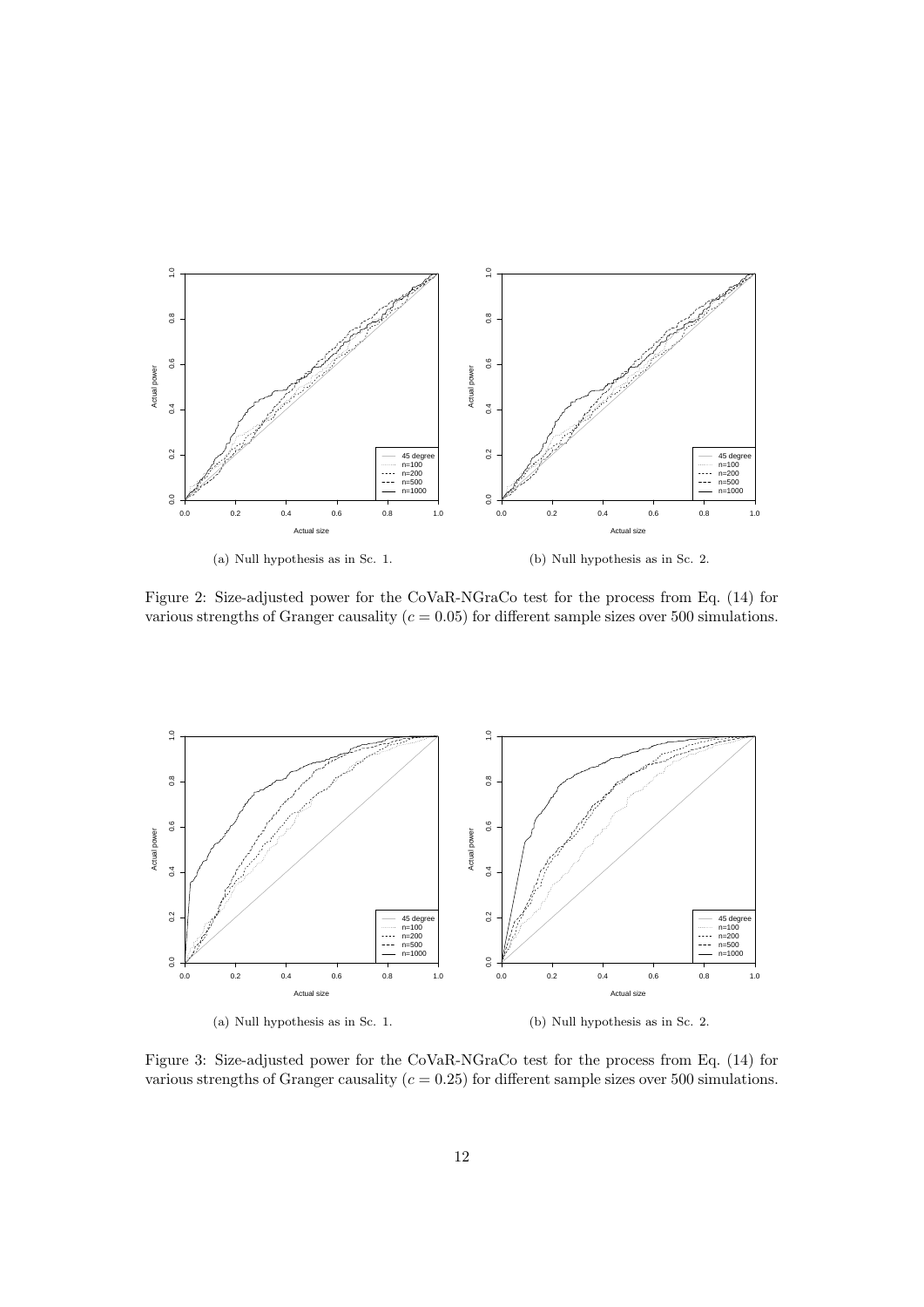

Figure 4: Size-adjusted power for the CoVaR-NGraCo test for the process from Eq. (14) for various strengths of Granger causality ( $c = 0.4$ ) for different sample sizes over 500 simulations.

method in our setting. Following (Hall and Minnotte, 2002), the idea behind DS is to slightly perturb the original dataset in order to obtain desirable estimator properties (here it is the reduced bias). Diks and Wolski (2013) show that, besides reducing the estimator bias, DS does not affect other asymptotic properties of the test statistic in a similar Granger causality setting. Therefore, it seems to be a straightforward extension to CoVaR-NGraCo for shorter samples.

## 3 Assessing financial systemic risk

In our analysis we focus on the CoVaR-NGraCo of individual institutions on the overall systemic risk. Thereof, we set that j represents the system variable and i is the individual financial institution.

We approximate the returns on assets by equity returns and take into account financial institutions publicly traded within the euro zone. In order to make the analysis more transparent we focus on the companies which build the Euro STOXX Financial Index in years 2000-2012. Our sample covers thus the Great Recession in Europe (2008-12), the financial crisis (2007- 2009) and the sovereign debt crisis (2010-2012). In total we collect daily equity returns for 48 companies (3 financial, 13 insurance, 23 banks and 9 real estate) and one aggregate index. For each variable we have 3390 observations. The list of companies, together with the country of origin and their sector might be found in the Appendix. The data come from the DataStream.

All the time series are stationary at the 1% significance level, according to both Phillips-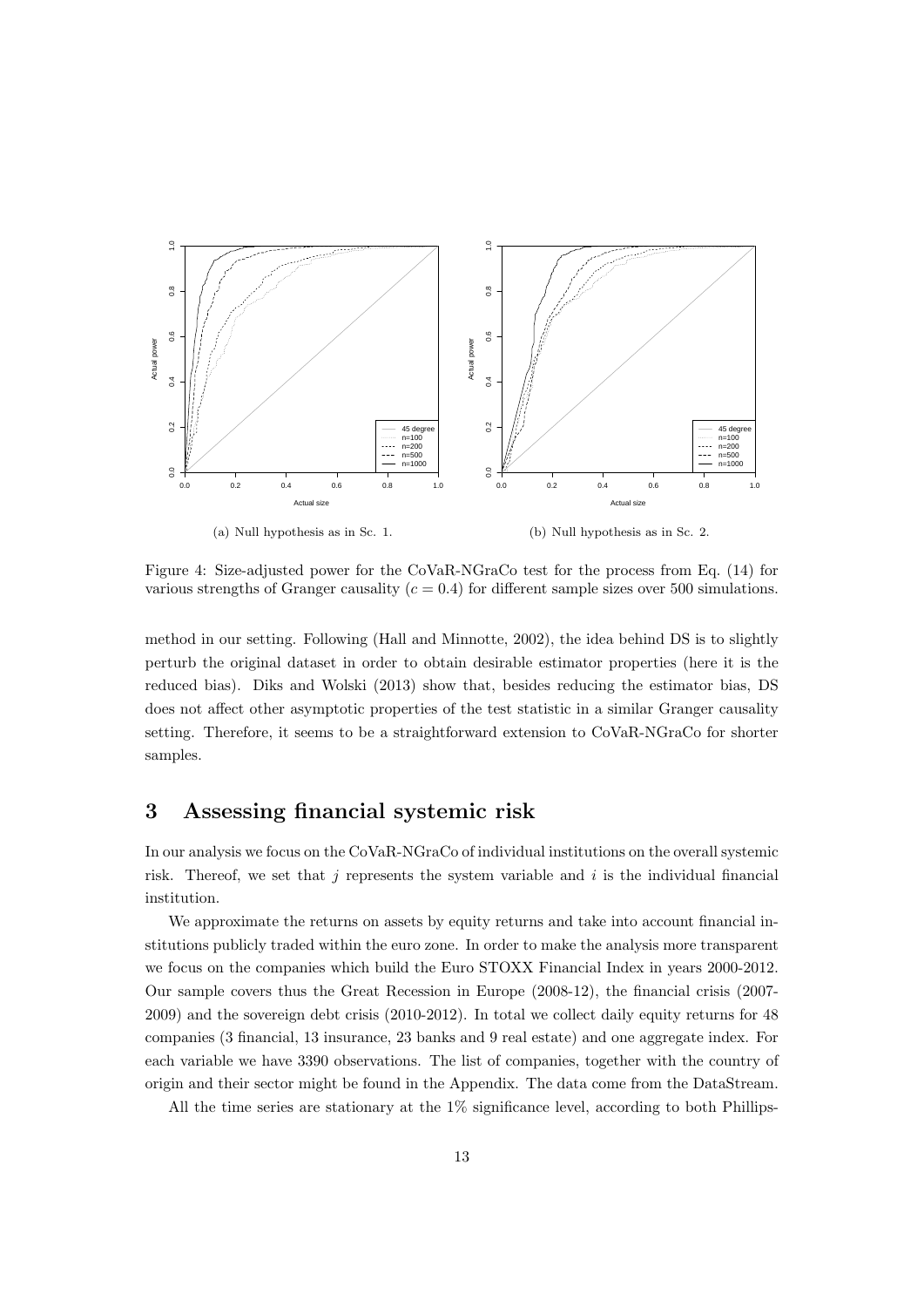

(a) Euro area CoVaR-NGraCo in Sc. 1. (b) Euro area CoVaR-NGraCo in Sc. 2.

Figure 5: CoVaR-NGraCo between euro area individual financial companies and system variable for raw data.

Perron and Augmented Dickey-Fuller specifications (Phillips and Perron, 1988; Fuller, 1995). We run the pairwise tests against the null of no CoVaR-NGraCo between each company and system variable. In order to make sure that all the Granger causal relations are nonlinear, we run the same test specification on VAR-filtered residuals also. In each run the number of lags is taken in accordance with the Schwarz-Bayes Information Criterion from the VAR specification and the optimal bandwidth value is approximated by bootstrap. As a robustness check, we also correct for possible causality in second moments, as suggested in Francis et al. (2010), by running CoVaR-NGraCo test on residuals from Dynamics Conditional Correlation GARCH model (Engle, 2002).

The detailed results might be found in the Appendix (Tables C.2, C.3 and C.4), however, for presentational clarity we refer to the star-graphs, which show the CoVaR-NGraCo between each company and system as a whole. Width of the arrows represents the inverse of the statistical significance level of CoVaR-NGraCo (the stronger the CoVaR-NGraCo effect, the wider (and darker) the arrow). Fig. 5 shows the results for the raw time series, Fig. 6 depicts the VAR-filtered returns and Fig. 7 refers to the GARCH residuals.

Considering that at least one CoVaR-NGraCo relation denotes a systemically important institution, our analysis suggests that out of 48 companies 33 of them might be so described. The group consists of 3 financial services companies, 6 insurance firms, 19 banks and 5 real estate companies. In fact, all of the financial services companies in our sample prove to be systemically important.

There are two main patterns emerging from our analysis. Firstly, there are fewer system-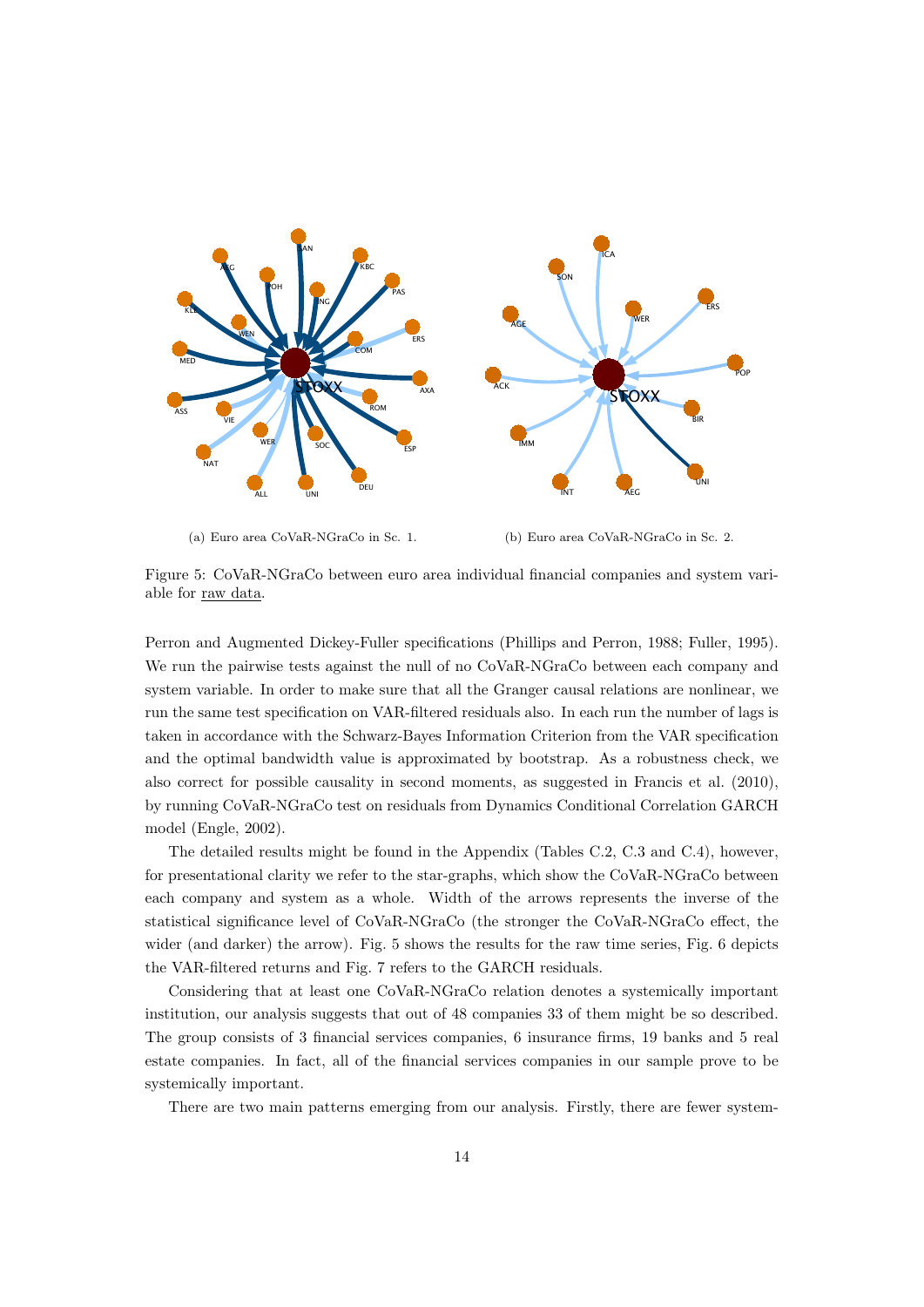

(a) Euro area CoVaR-NGraCo in Sc. 1.

(b) Euro area CoVaR-NGraCo in Sc. 2.

Figure 6: CoVaR-NGraCo between euro area individual financial companies and system variable for VAR-filtered data.



(a) Euro area CoVaR-NGraCo in Sc. 1.

(b) Euro area CoVaR-NGraCo in Sc. 2.

Figure 7: CoVaR-NGraCo between euro area individual financial companies and system variable for GARCH-filtered data.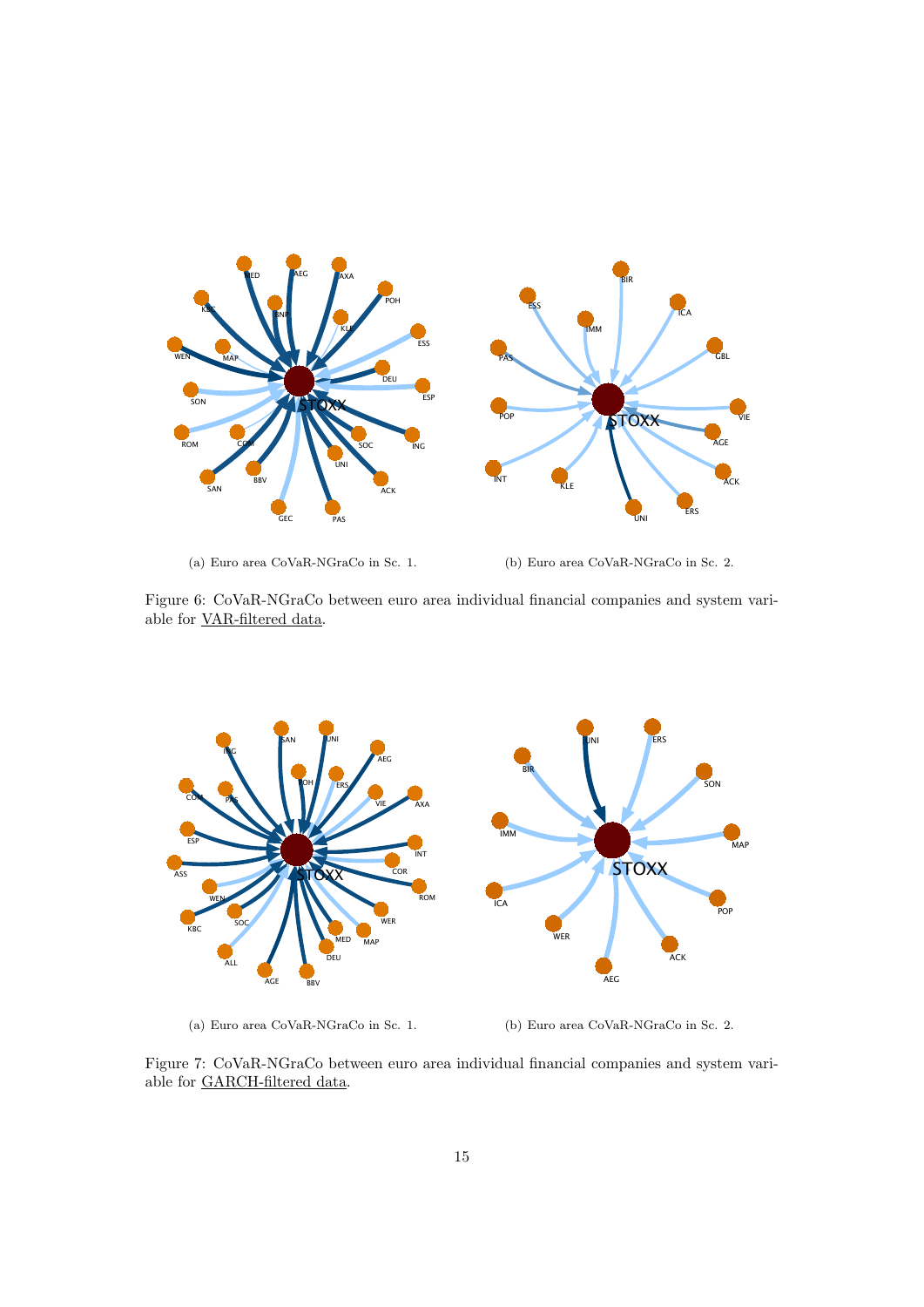ically risky institutions in Scenario 2. Secondly, CoVaR-NGraCo in Scenario 1 is on average stronger than in Scenario 2. These findings hold for the original and VAR- and GARCH-filtered data. Interestingly, our study suggests that only a few financial institutions pose a serious exante threat to the systemic risk in the euro area, whereas, given that the system is already in trouble, there are more institutions which hamper its recovery. This result confirms a common view in the literature on macro-prudential supervision (Acharya, 2009) that the relative preventive costs are smaller than those after the crisis has already erupted.

The analysis confirms the nonlinear structure of institutional contribution to the systemic risk. Filtering out the linear relations and second moment influence does not remove the corisk relations among individual companies and system as a whole. Interestingly, after filtering we observe some new co-risk relations emerging. To illustrate it better let us consider ACK (Ackermans & Van Haaren). The raw data does not show any CoVaR-NGraCo, however, after linear filtering it poses a very strong threat to the system's recovery (test statistic of order 6.351 in Scenario 1) and after GARCH filtering it has a weak ex ante effect on the system's risk (test statistic of order 1.329 in Scenario 2). One may speculate that there are some strong purely nonlinear and second moment co-risk effects from ACK on the system variable, which are being partly offset by their linear equivalents. In other words, under normal circumstances ACK does not seem to be an important systemic risk contributor. However, in abnormal times, like a crisis, it reveals its systemic importance.

There is one more finding which we believe is worth pointing out. We confront our results with the official list of Global Systemically Important Banks (G-SIBs), published by the Financial Stability Board (FSB) in 2011.<sup>2</sup> FSB recognizes 11 G-SIBs in the euro area. Our sample covers 8 of them, i.e. Banco Bilbao Vizcaya Argentaria (BBV), Banco Santander (SAN), BNP Paribas (BNP), Commerzbank (COM), Deutsche Bank (DEU), Societe Generale (SOC) , Uni-Credit (Uni) and ING Bank (ING), as a part of the ING Groep. For all of them we confirm their G-SIB status in at least one CoVaR-NGraCo setting.

### 4 Conclusions and discussion

Conditional Value-at-Risk-Nonlinear Granger Causality, or CoVaR-NGraCo, is a new methodology of assessing co-risk relations, designed to capture their possible nonlinear Granger causal effects. Our approach distinguishes between two possible scenarios. In the first one, we test what is the role of individual institutions in hampering the recovery of others, given that they are already in distress. In the second scenario, we assess the contribution of individuals to the others' troubles. We derive the regular asymptotic properties of the CoVaR-NGraCo test for both scenarios and we confirm them numerically.

We apply our methodology to assess the systemic importance of financial institutions in

<sup>2</sup>The G-SIBs list is being often updated. In our comparison we consider the most recent version of the list, published on November 11th, 2013.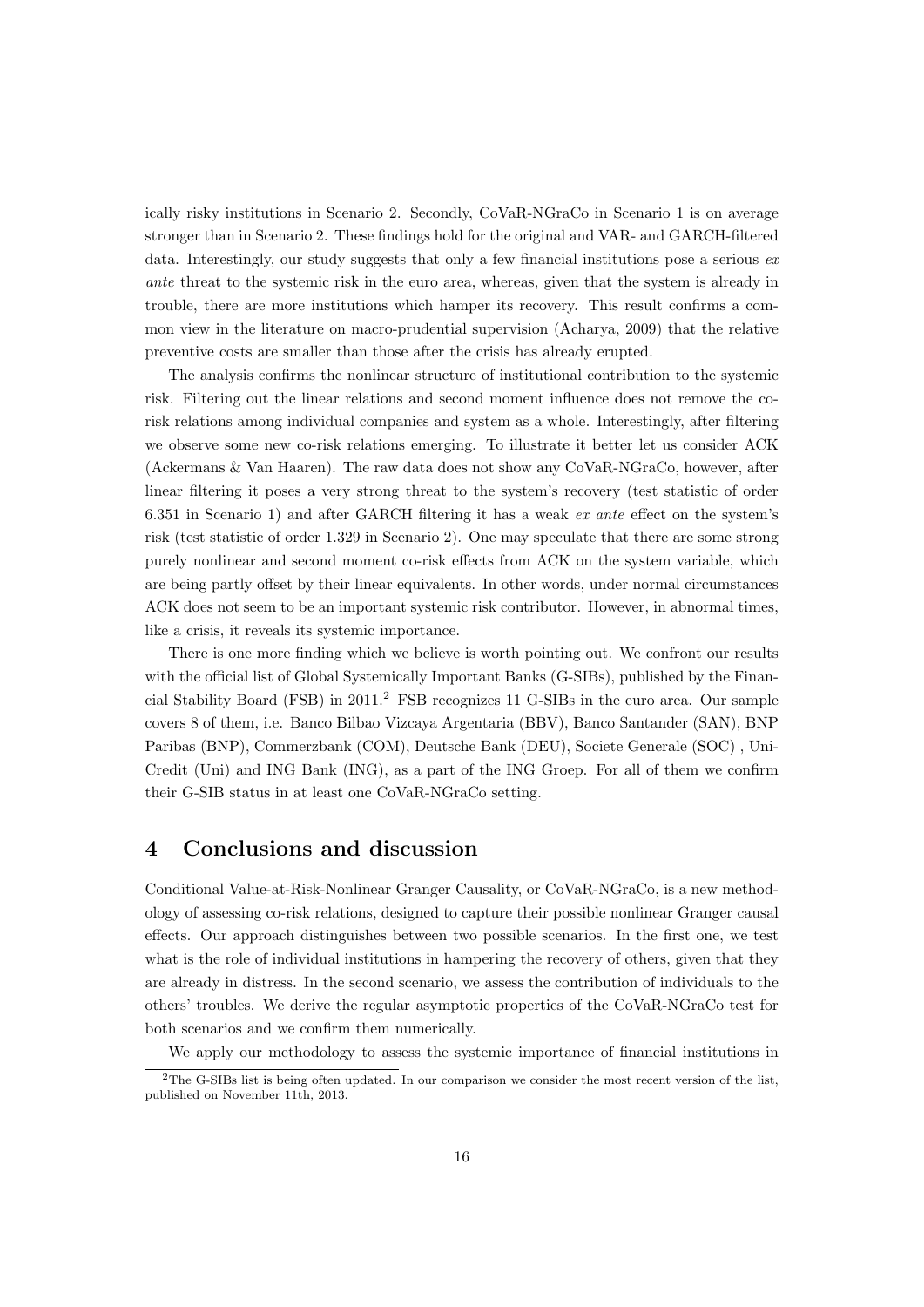the euro area. Our findings suggest that (i) only a few financial institutions pose a serious  $ex$ ante threat to the systemic risk, whereas, given that the system is already in trouble, there are more institutions which hamper its recovery and (ii) there are intriguing nonlinear structures in its systemic risk profile.

Our study suggests that the most systemically risky institution in our sample is UNI (Uni-Credit), an Italian bank. In all settings it demonstrates very strong CoVaR-NGraCo relation to the system. In 2011 it was recognized by the FSB as G-SIB. This analysis confirms its systemical importance, revealing also its nonlinear nature. Interestingly, there are two more companies which demonstrate very strong CoVaR-NGraCo in 5 out of 6 settings, i.e. ERS (Erste Group Bank), an Austrian bank, and AEG (Aegon), a Dutch insurer. Only the latter was recognized by the FSB to be potentially systemically important, with no official view on the former. The former was though recognized as systemically important bank for the Austrian financial sector (von Kruechten et al., 2009). Our results point to potential systemic importance of Erste Group Bank in the entire euro area.

CoVaR-NGraCo might be of great use for macro-prudential authorities, however, it has to be tested on other samples and in other periods. It reveals, however, some intriguing phenomena in the co-risk relations. In order to understand them better, a tempting idea is to investigate the underlying nonlinear structures analytically. One may also apply CoVaR-NGraCo as a mapping tool and bring the risk analysis to the network level.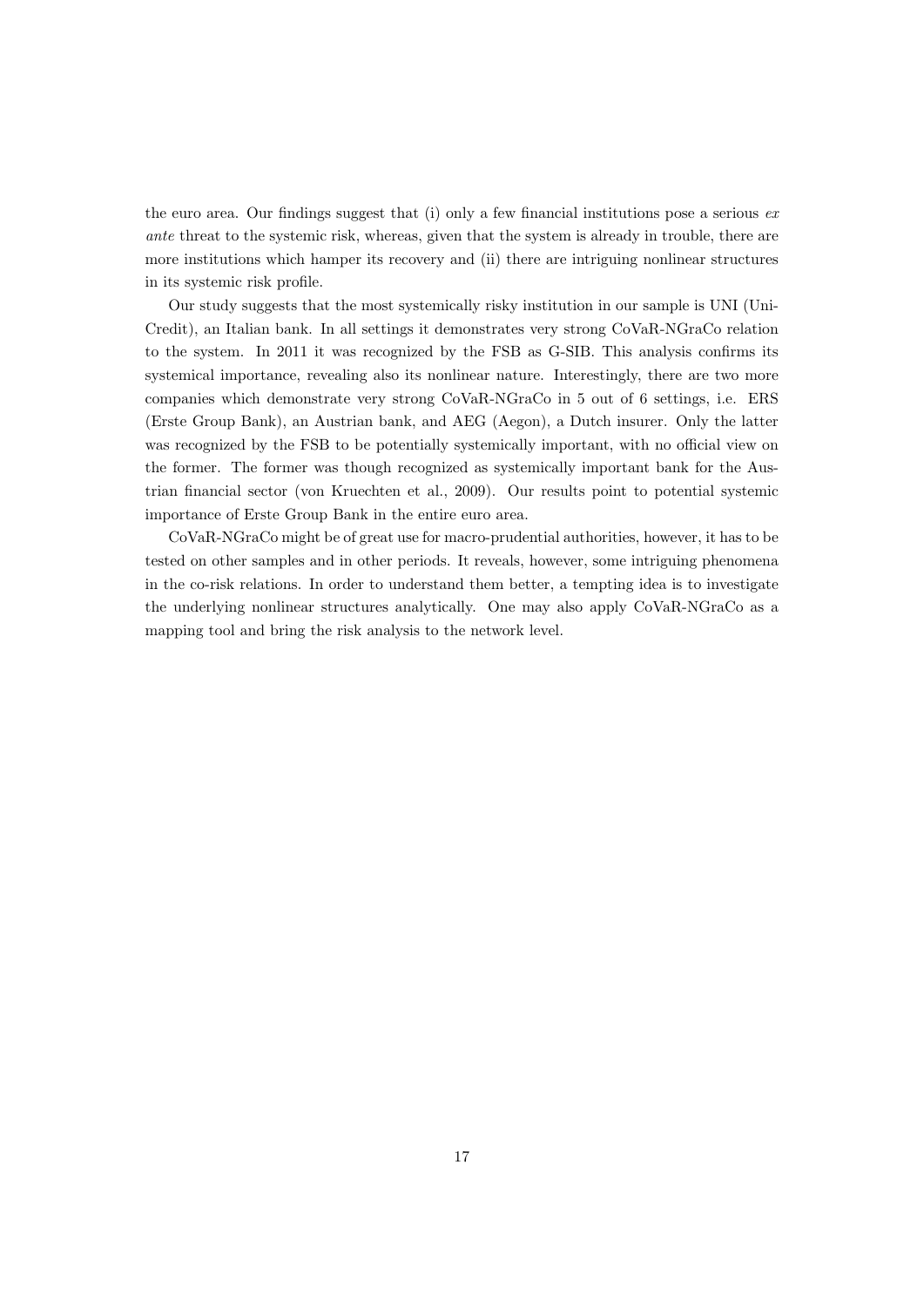### References

- V. Acharya. A theory of systemic risk and design of prudential bank regulation. Journal of Financial Stability, 5(3):224–255, 2009.
- V. Acharya, L. Pedersen, T. Philippon, and M. Richardson. Measuring systemic risk. NYU Working Paper, 2010.
- T. Adrian and M. K. Brunnermeier. CoVaR. Technical report, FED New York, 2011.
- E. Baeck and W. Brock. A nonparametric test for independence of a multivariate time series. Working papers, Wisconsin Madison - Social Systems, 1992.
- M. Brunnermeier. Deciphering the liquidity and credit crunch 20072008. Journal of Economic Perspectives, 23(1):77100, 2009.
- M. Brunnermeier, A. Crocket, C. Goodhart, A. Perssaud, and H. Shin. The Fundamental Principles of Financial Regulation: Geneva Reports on the World Economy. Centre for Economic Policy Research, 2009.
- J. Caers and M. A. Maes. Identifying tails, bounds and end-points of random variables. Structural Safety, 20(1):1 – 23, 1998.
- M. Chinazzi and G. Fagiolo. Systemic risk, contagion, and financial networks: A survey. Technical Report 2013/08, Laboratory of Economics and Management (LEM), Sant'Anna School of Advanced Studies, Pisa, Italy, 2013.
- M. Denker and G. Keller. On U-statistics and v. Mises' statistics for weakly dependent processes. Zeitschrift für Wahrscheinlichkeitstheorie und verwandte Gebiete, 64:505–522, 1983.
- C. Diks and V. Panchenko. A note on the Hiemstra-Jones test for Granger non-causality. Studies in Nonlinear Dynamics and Econometrics, 9, 2005. art. 4.
- C. Diks and V. Panchenko. A new statistic and practical guidelines for nonparametric granger causality testing. Journal of Economic Dynamics and Control, 30:1647–1669, 2006.
- C. Diks and M. Wolski. Nonlinear granger causality: Guidelines for multivariate analysis. CeNDEF Working Paper, 2013.
- R. Engle. Dynamic conditional correlation: A simple class of multivariate generalized autoregressive conditional heteroskedasticity models. Journal of Business  $\mathcal C$  Economic Statistics, 20(3):pp. 339–350, 2002.
- B. B. Francis, M. Mougoua, and V. Panchenko. Is there a symmetric nonlinear causal relationship between large and small firms? Journal of Empirical Finance,  $17(1):23 - 38$ , 2010.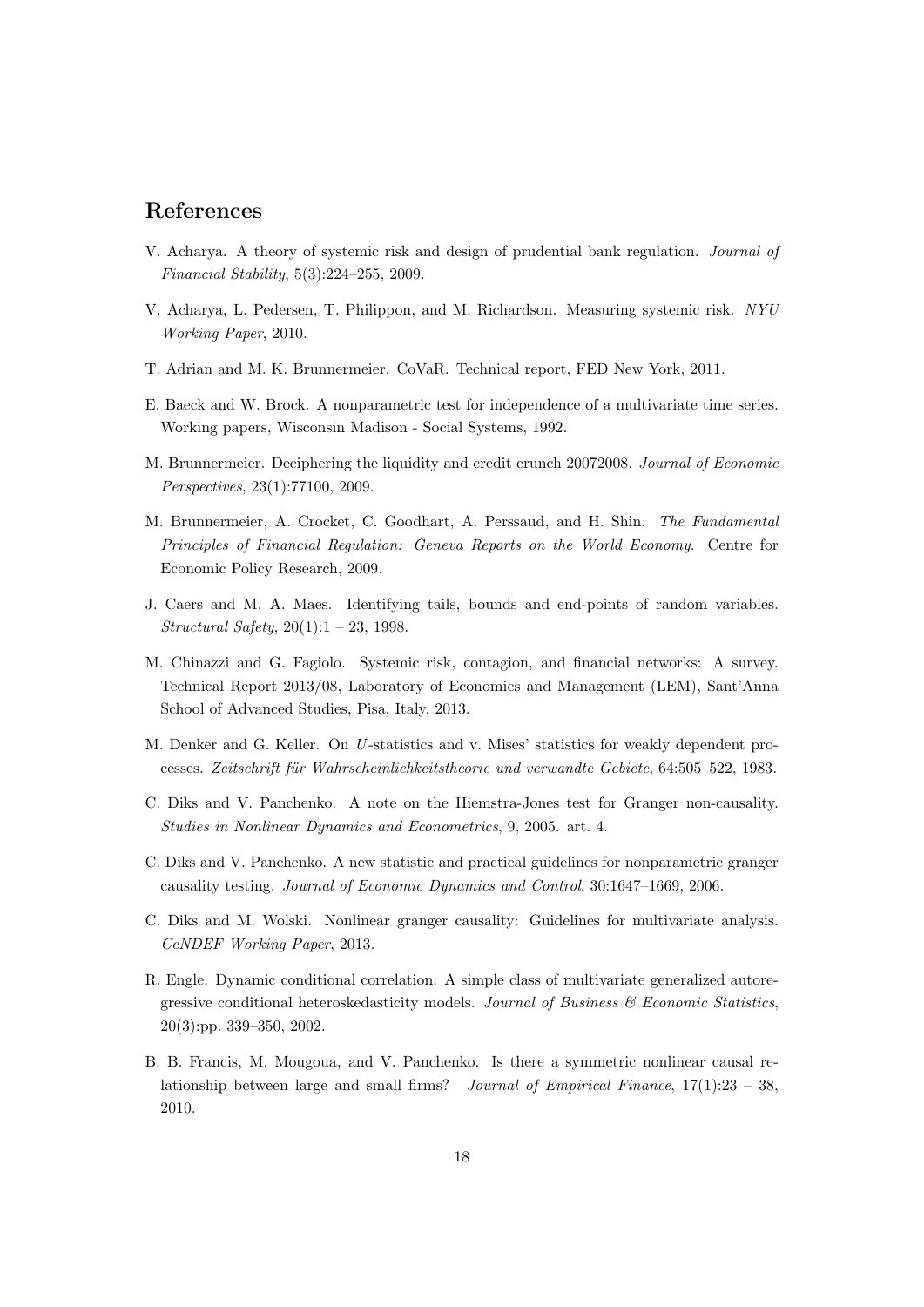- W. A. Fuller. Introduction to Statistical Time Series (Wiley Series in Probability and Mathematical Statistics). Wiley-Interscience, 1995.
- B. Gao and R.-e. Ren. The topology of a causal network for the chinese financial system. Physica A: Statistical Mechanics and its Applications, 392(13):2965 – 2976, 2013.
- C. W. J. Granger. Investigating causal relations by econometric models and cross-spectral methods. Econometrica, 37:424–438, 1969.
- P. Hall and M. C. Minnotte. High order data sharpening for density estimation. Journal of the Royal Statistical Society. Series B (Statistical Methodology), 64(1):141–157, 2002.
- Z. He and A. Krishnamurthy. A macroeconomic framework for quantifying systemic risk. Working Paper Research 233, National Bank of Belgium, 2012.
- C. Hiemstra and J. D. Jones. Testing for linear and nonlinear Granger causality in the stock price-volume relation. Journal of Finance, 49(5):1639–1664, 1994.
- X. Huang, H. Zhou, and H. Zhu. Systemic risk contributions. Working Paper Series 60, Bank for International Settlemens, 2010.
- K. Jeong, W. K. Hardle, and S. Song. Nonparametric test for causality in quantile. Econometric Theory, 28:861–887, 2012.
- M. C. Jones. Estimating densities, quantiles, quantile densities and density quantiles. Annals of the Institute of Statistical Mathematics, 44(4):721–727, 1992.
- P. H. Kupiec. Stress testing in a value at risk framework. In M. A. H. Dempster, editor, Risk Management: Value at Risk and Beyond, pages 76–99. Cambridge University Press, 2002.
- W. Newey and K. D. West. A simple, positive semi-definite, heteroskedasticity and autocorrelation consistent covariance matrix. Econometrica, 55(3):703–08, 1987.
- E. Parzen. On estimation of a probability density function and mode. The Annals of Mathematical Statistics, 33(3):1065–1076, 1962.
- P. C. B. Phillips and P. Perron. Testing for a unit root in time series regression. Biometrika, 75(2):pp. 335–346, 1988.
- R. J. Serfling. Approximation Theorems of Mathematical Statistics. Wiley, New York, 1980.
- B. W. Silverman. Density Estimation for Statistics and Data Analysis (Chapman & Hall/CRC Monographs on Statistics & Applied Probability). Chapman and Hall/CRC, 1998.
- N. N. Taleb. The Black Swan: The Impact of the Highly Improbable. Random House Trade Paperbacks, 2010.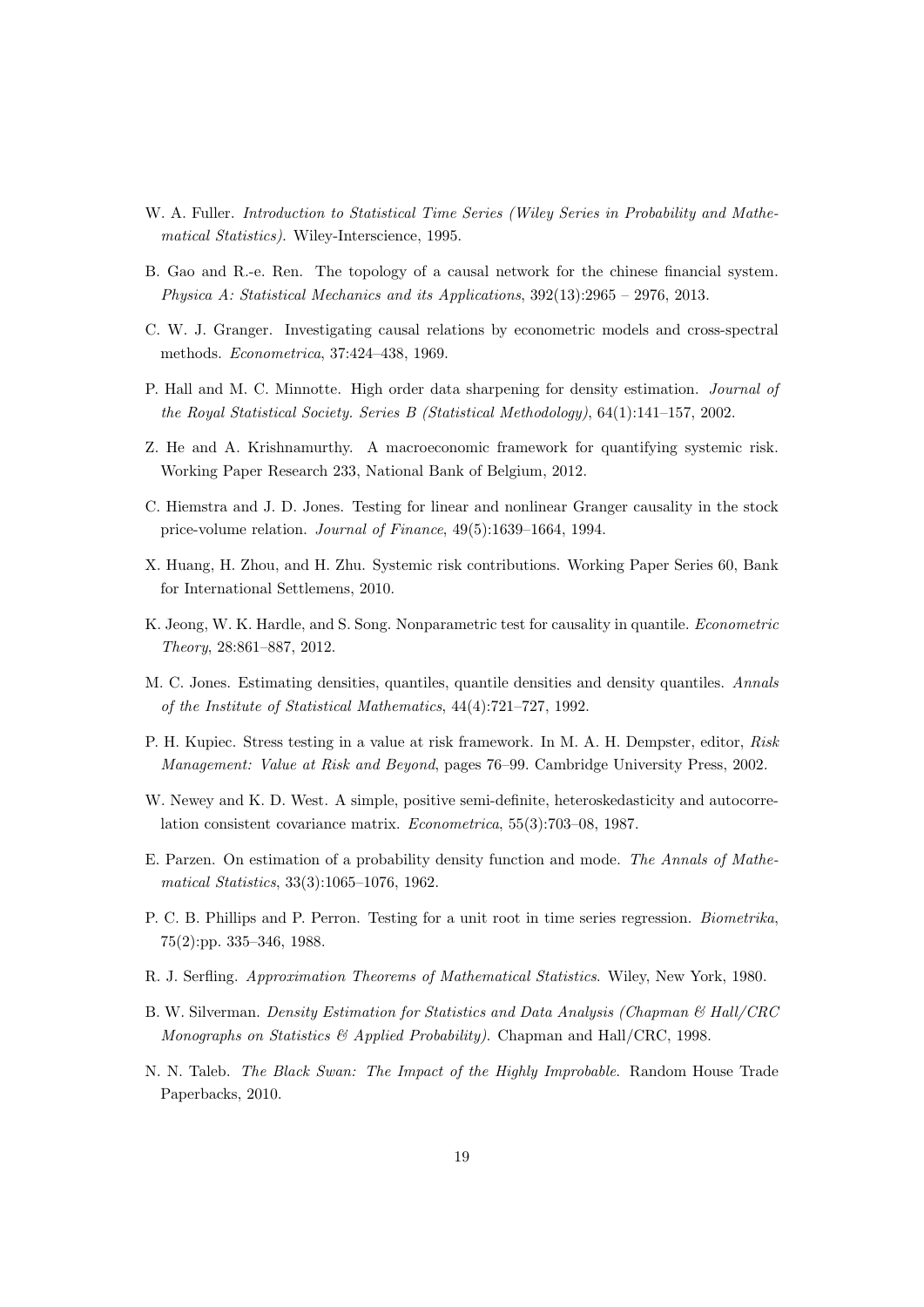A. van der Vaart. Asymptotic Statistics. Cambridge University Press, 1998.

- V. von Kruechten, E. Romanova, and M. Schmaus. Austria-based erste group bank ag a rating affirmed on high systemic importance. Technical Report 2013/08, Standard & Poor's RatingDirect, 2009.
- M. P. Wand and M. C. Jones. Kernel Smoothing (Chapman & Hall/CRC Monographs on Statistics & Applied Probability). Chapman and Hall/CRC, 1995.
- D. XiaoHua and K. Shiying. International early warning nonlinear model for securities systemic risk based on {RBFNN} using {UDM} and {BVM}. Procedia Engineering, 29(0):1378 – 1386, 2012.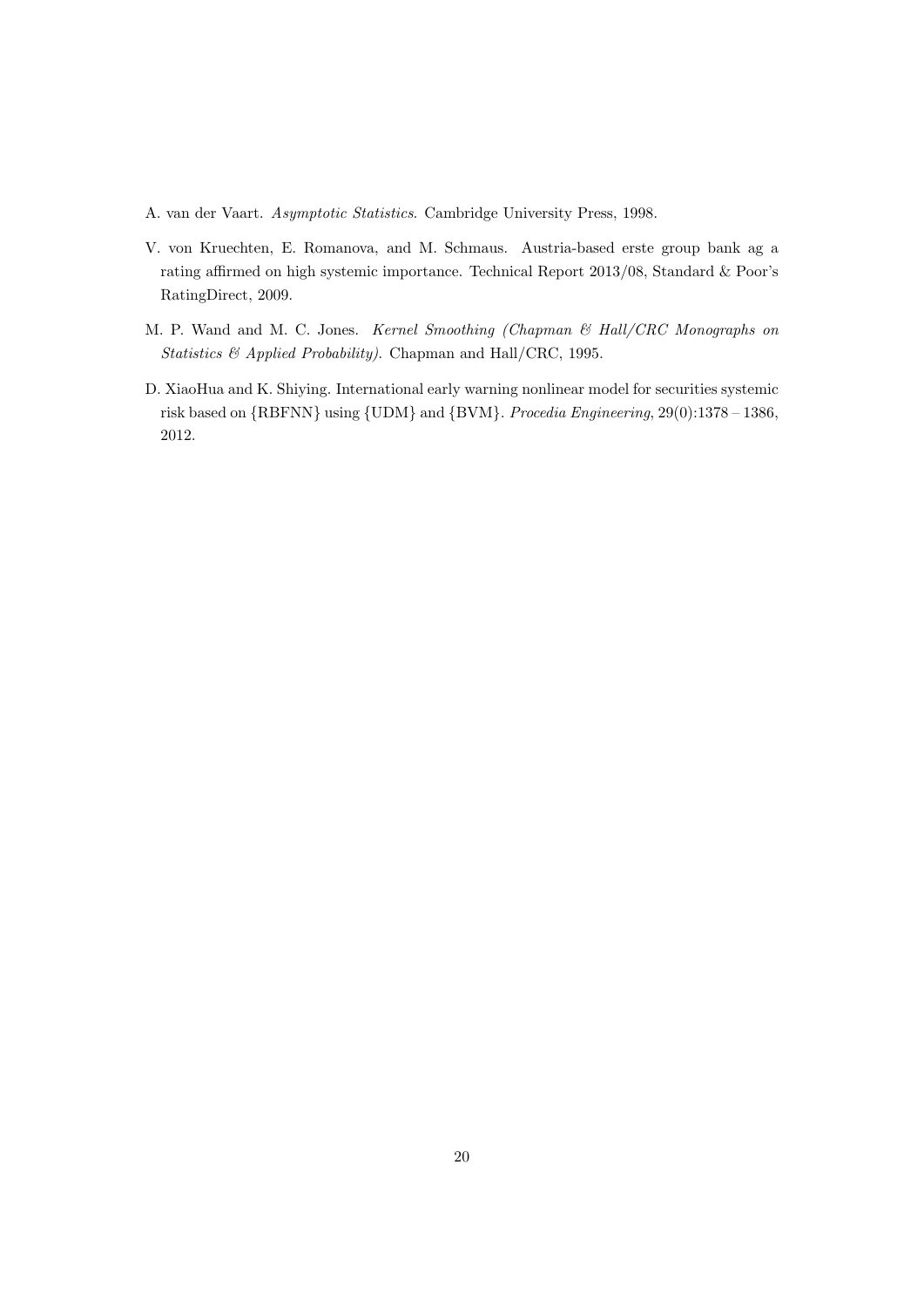## A Asymptotic properties of test statistic (Theorem 1)

We first deal with the properties for the independent sample and consider the dependency later. By symmetrization with respect to two indices, the test statistic in Eq. (10) has a corresponding U-statistic representation of the form

$$
T(\varepsilon) = T_n(\varepsilon) = \frac{1}{\binom{n}{2}} \sum_{k=1}^n \sum_{p \le k} \tilde{K}(W_k, W_m), \tag{15}
$$

with  $W_k = (Z_k, Z^i_{k,l_i}, Z^j_{k,l_j}), k = 1, \ldots, n$  and kernel given by

$$
\tilde{K}(W_k, W_p) = \frac{(2\varepsilon)^{-d_Z - 2d_{Xi} - 2d_{Xi}(n-1)}}{2n} \left[ K_k(z_\gamma, x_\gamma^i, x_*^j) K_p(x_m^i, x_*^j) - K_k(x_\gamma^i, x_*^j) K_p(z_\gamma, x_m^i, x_*^j) + K_p(z_\gamma, x_\gamma^i, x_*^j) K_k(x_m^i, x_*^j) - K_p(x_\gamma^i, x_*^j) K_k(z_\gamma, x_m^i, x_*^j) \right],
$$

where for clarity we denote  $K_k(w) = K((w - w_k)/\varepsilon)$ . We introduce subscript n in the test statistic explicitly in order to bring forward the fact that we consider its sequence.

The asymptotic properties of the sequence of test statistic might be derived by the projection method (van der Vaart, 1998). From the Háyek's projection lemma we know that the projection of  $T_n(\varepsilon) - \tau$  on the set of all function of the form  $\sum_{k=1}^n \kappa_k(W_k)$  is given by

$$
\hat{T}_n(\varepsilon) = \sum_{k=1}^n E[(T_n(\varepsilon) - \tau)|W_k] = \frac{2}{n} \sum_{k=1}^n \tilde{K}_1(w_k),\tag{16}
$$

where

$$
\tilde{K}_1(w_k) = E_{W_p} \left[ \tilde{K}(w_k, W_p) \right] - \tau.
$$
\n(17)

Projection  $\hat{T}_n(\varepsilon)$  is mean zero sequence with variance  $4/n \text{Var}(\tilde{K}_1(W_1))$ . By the Central Limit Theorem, one may verify that  $\sqrt{n}\hat{T}_n(\varepsilon)$  converges in distribution to the normal law with mean 0 and variance given by  $4\text{Var}(\tilde{K}_1(W_1)).$ 

Provided that  $\text{Var}(\hat{T}_n(\varepsilon)) \to \text{Var}(T_n(\varepsilon))$  as  $n \to \infty$ , by Slutsky's lemma, we now observe that for a given  $\varepsilon$  and given quantiles of any independent finite-variance process  $(Z_t, X_{t,l_i}^i, X_{t,l_j}^j)$ , the sequence  $\sqrt{n}\left(T_n(\varepsilon)-\tau-\hat{T}_n(\varepsilon)\right)$  converges in probability to zero as  $n\to\infty$ . What follows, the sequence  $\sqrt{n} (T_n(\varepsilon) - \tau)$  converges in distribution to  $\mathcal{N}(0, \sigma^2)$ , where

$$
\sigma^2 = 4\zeta_1,\tag{18}
$$

with  $\zeta_1 = \text{Cov}(\tilde{K}(W_1, W_2), \tilde{K}(W_1, W_2')) = \text{Var}(\tilde{K}_1(W_1)).$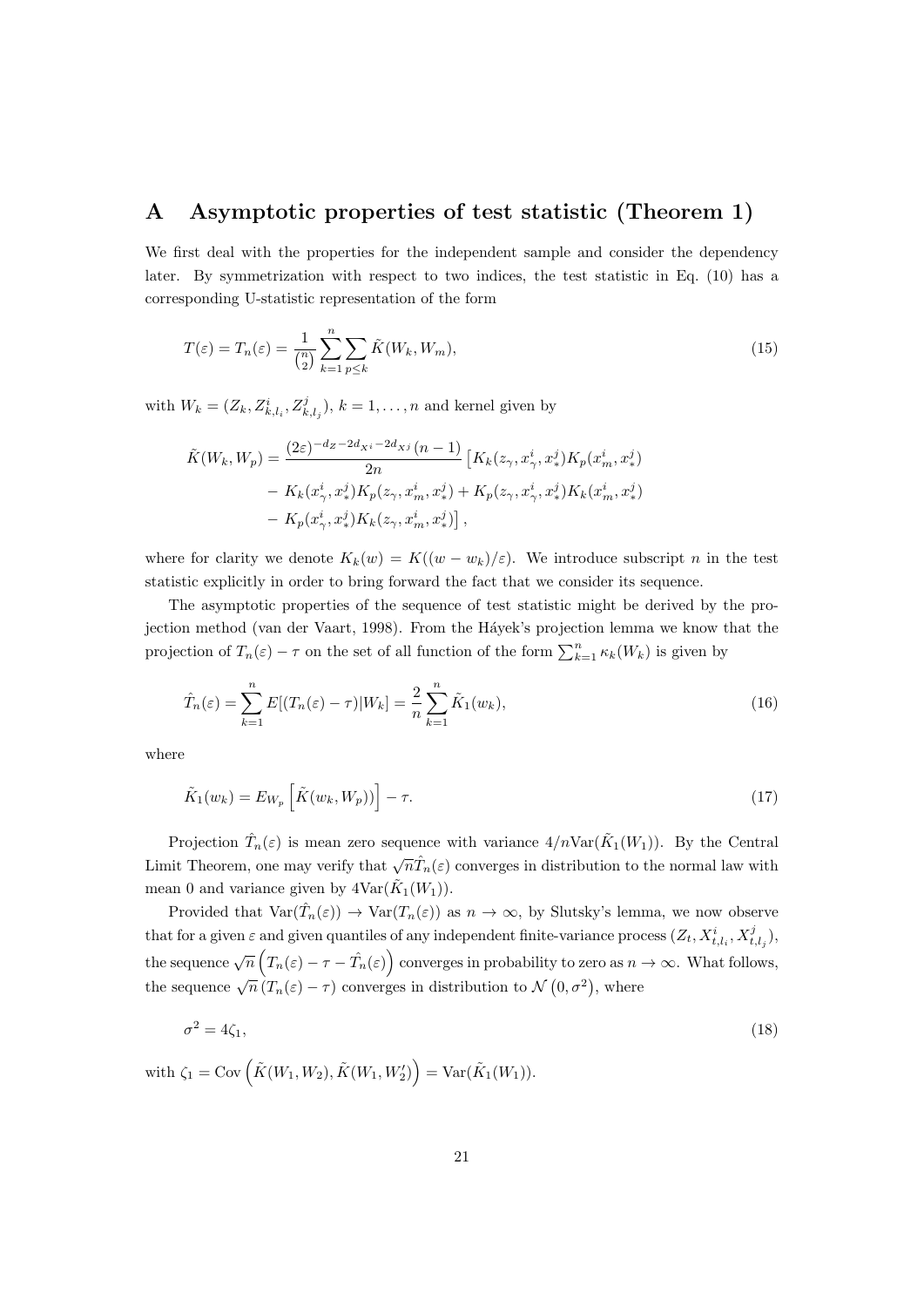#### A.1 Dependence

Following the reasoning from Denker and Keller (1983), the above asymptotic normality properties of the test statistic,  $T_n(\varepsilon)$ , hold for a weakly dependent process if we include the covariance between estimators of particular vectors in the asymptotic variance  $\sigma^2$ ,

$$
\sigma^2 = 4 \left[ \zeta_1 + 2 \sum_{t=2}^n \mathrm{Cov}\left( \tilde{K}_1(W_1), \tilde{K}_1(W_t) \right) \right].
$$

According to the kernel specification, the estimator for  $\tilde{K}_1(W_k)$  is given by

$$
\hat{K}_1(W_k) = \frac{(2\varepsilon)^{-d_Z - 2d_{X^i} - 2d_{X^j}}}{n} \sum_{p=1}^n \tilde{K}(W_k, W_p).
$$

The Newey and West (1987) autocorrelation consistent estimator of  $\sigma^2$  is then

$$
S_n^2 = \sum_{b=1}^B R_b \omega_b,
$$

where  $B = \lfloor n^{1/4} \rfloor$ ,  $R_b$  is the sample covariance function of  $\hat{K}_1(W_b)$  given by

$$
R_b = \frac{1}{n-b} \sum_{a=1}^{n-b} (\hat{K}_1(W_a) - T_n(\varepsilon)) (\hat{K}_1(W_{a+b}) - T_n(\varepsilon)),
$$

and  $\omega_b$  is the weight function of the form

$$
\omega_b = \begin{cases}\n1, & \text{if } b = 1 \\
2 - \frac{2(b-1)}{\tau}, & \text{if } b > 1.\n\end{cases}
$$

For any finite-variance process  $(Z_t, X_{t,l_i}^i, X_{t,l_j}^j)$ , it follows from Denker and Keller (1983) that

$$
\sqrt{n}\frac{(T(\varepsilon)-\tau)}{S_n} \xrightarrow{d} \mathcal{N}(0,1),
$$

which completes the proof of Theorem 1.

# B Optimal bandwidth sequence (Corollary 1)

The MSE of the test statistic might be rewritten as as sum of variance and squared bias (Wand and Jones, 1995), i.e.

$$
\text{MSE}[T(\varepsilon)] = \text{Var}(T(\varepsilon)) + \text{Bias}(T(\varepsilon))^2,\tag{19}
$$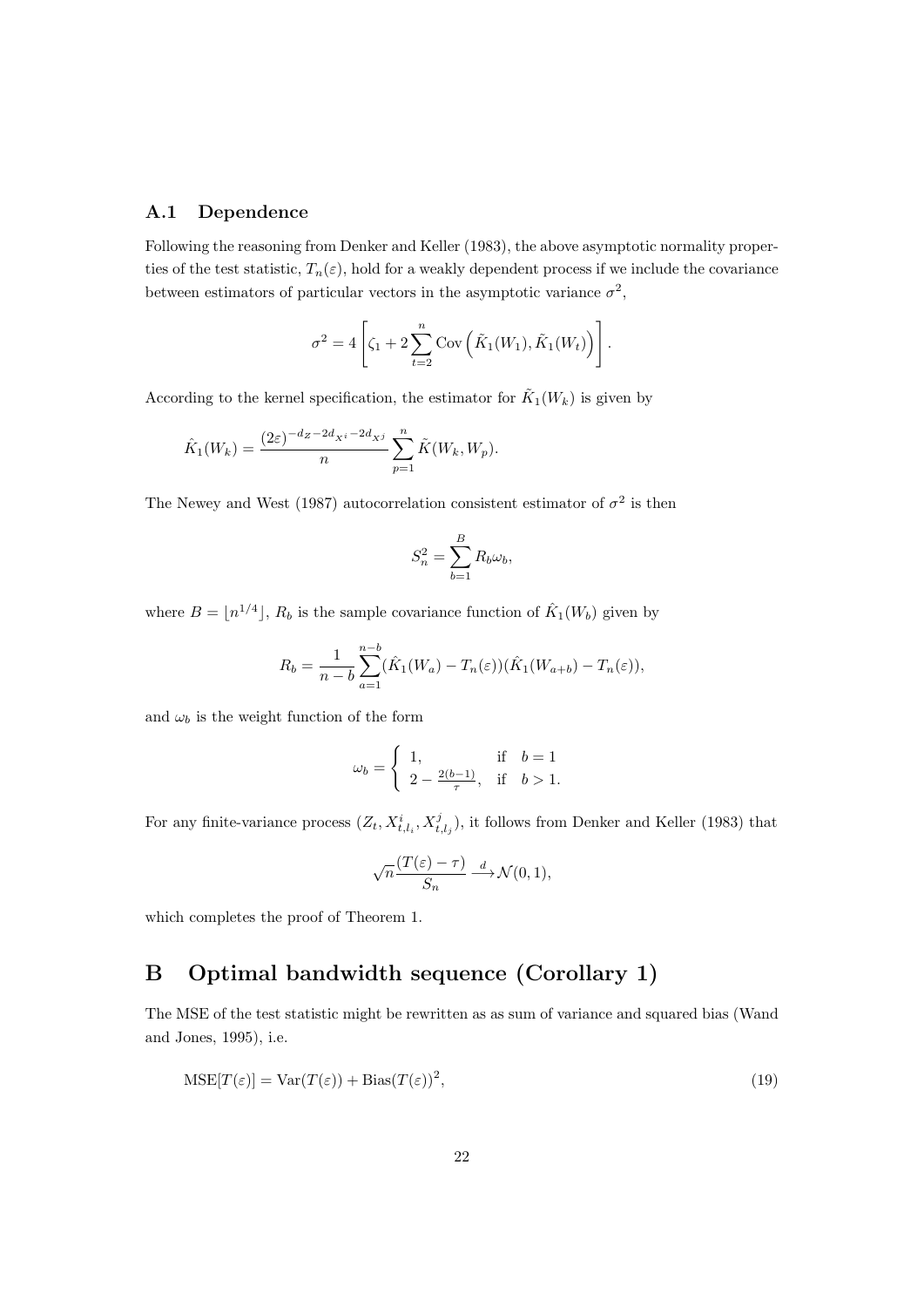where  $Bias(T(\varepsilon))$  might be calculated explicitly from the Taylor expansion as in Eq. (13) and variance of the test statistic might be represented as  $4S_n^2/n$  from section A.1. Asymptotic covariance terms tend to zero as  $n \to \infty$  so that under the null one might find that the asymptotic variance of  $T(\varepsilon)$  might be decomposed into

$$
\begin{split} \text{Var}(T(\varepsilon)) &= \text{Var}(\hat{f}_{Z,X^i,X^j}\left(z_\gamma,x^i_\gamma,x^j_\ast\right))\text{Var}(\hat{f}_{X^i,X^j}\left(x^i_m,x^j_\ast\right)) \\ &+ \text{Var}(\hat{f}_{X^i,X^j}\left(x^i_\gamma,x^j_\ast\right))\text{Var}(\hat{f}_{Z,X^i,X^j}\left(z_\gamma,x^i_m,x^j_\ast\right)) \\ &+ \text{Var}(\hat{f}_{X^i,X^j}\left(x^i_m,x^j_\ast\right))E[\hat{f}_{Z,X^i,X^j}\left(z_\gamma,x^i_\gamma,x^j_\ast)\right]^2 \\ &+ \text{Var}(\hat{f}_{Z,X^i,X^j}\left(z_\gamma,x^i_\gamma,x^j_\ast\right))E[\hat{f}_{X^i,X^j}\left(x^i_m,x^j_\ast\right)]^2 \\ &+ \text{Var}(\hat{f}_{X^i,X^j}\left(x^i_\gamma,x^j_\ast\right))E[\hat{f}_{Z,X^i,X^j}\left(z_\gamma,x^i_m,x^j_\ast\right)]^2 \\ &+ \text{Var}(\hat{f}_{Z,X^i,X^j}\left(z_\gamma,x^i_m,x^j_\ast\right))E[\hat{f}_{X^i,X^j}\left(x^i_\gamma,x^j_\ast\right)]^2 + o(1). \end{split}
$$

One may find that variance and bias of individual density estimators are  $o(n^{-1} \varepsilon^{-dw})$  and  $o(\varepsilon^{-2})$ , respectively (Silverman, 1998). Therefore, the dominant terms in the asymptotic variance are of order  $o(n^{-1} \varepsilon^{-d} z^{-d} x^{i-d} x^{j-4}).$ 

Taking the first order conditions of the MSE of of individual density estimators, one finds that the optimum rate of convergence of bandwidth parameter is  $n^{-1/(dw+4)}$ . Doing the same for our test statistic, we find that this rate is  $n^{-1/(dz+d_{xi}+d_{xi})}$ . Therefore, for any finite dimension, the optimal rate of convergence of the  $T(\varepsilon)$  bandwidth is slightly faster than those of individual density estimators but never as fast as  $n^{-1}$  which would violate condition (9). Provided that the optimum rate of convergence of the individual estimators is sufficient for the consistency (Silverman, 1998), the optimum rate of  $T(\varepsilon)$  guarantees consistency as well.

## C Data description and results

The Euro STOXX Financials Index consists originally of 61 entities. However, only 48 of them cover years 2000-2012 (see Table C.1). For all of them we collect daily equity prices and calculate their log returns accordingly. Data comes from the DataStream and covers period  $01/01/2000$  till  $12/31/2012$ . All time series are stationary at  $1\%$  significance level, according to both Phillips-Perron and Augmented Dickey-Fuller specifications (Phillips and Perron, 1988; Fuller, 1995).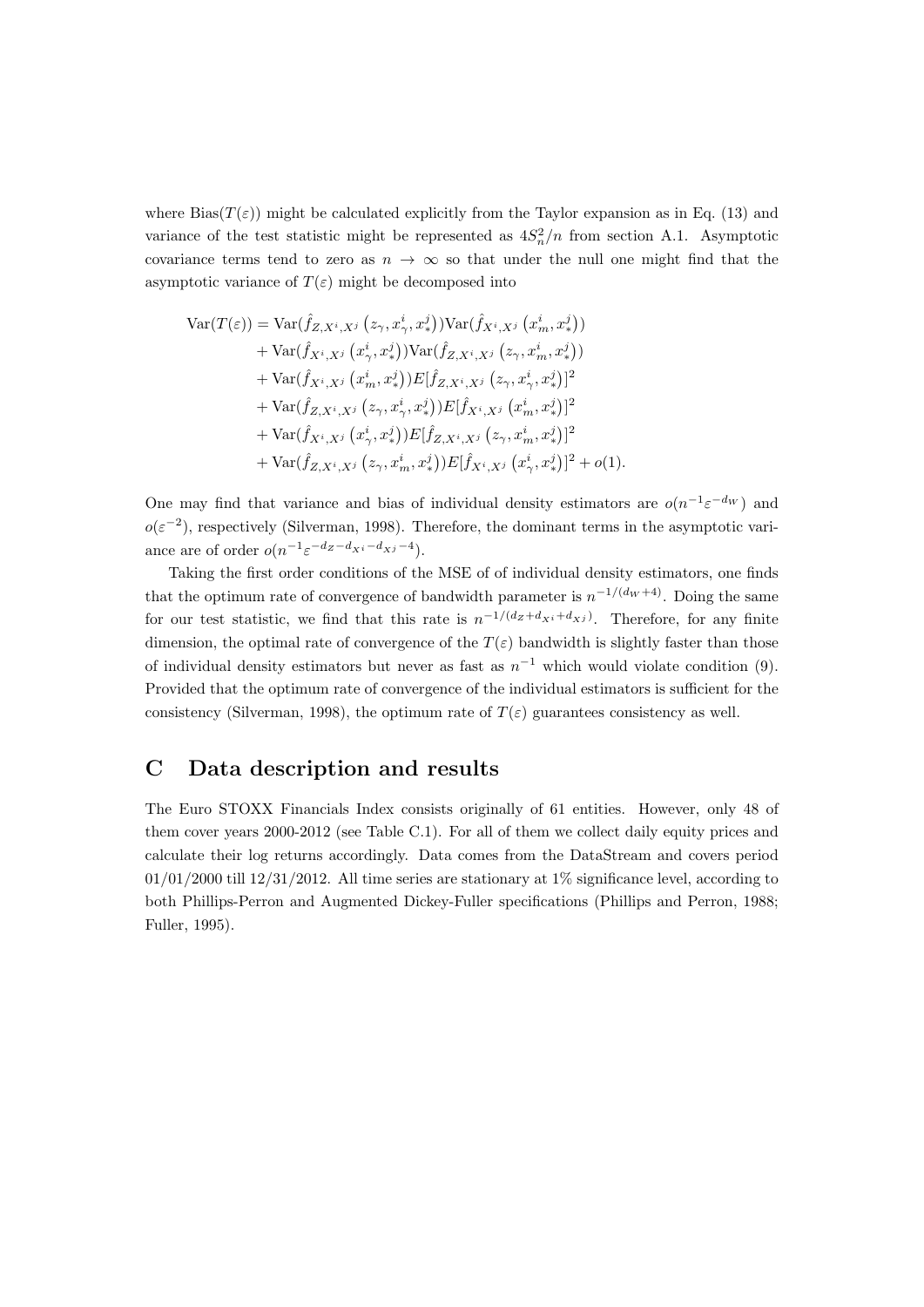| Table C.1: List of all entities used in the empirical analysis. |  |
|-----------------------------------------------------------------|--|
|-----------------------------------------------------------------|--|

|                | Company name/Index            | Symbol                  | $\operatorname{Sector}$   | Country     |
|----------------|-------------------------------|-------------------------|---------------------------|-------------|
| 1              | Euro STOXX Financials         | <b>STOXX</b>            | Aggregate                 | Aggregate   |
| $\overline{2}$ | Ackermans & Van Haaren        | ACK                     | <b>Financial Services</b> | ΒE          |
| 3              | Aegon                         | AEG                     | Insurance                 | $\rm NL$    |
| $\overline{4}$ | Ageas                         | AGE                     | Insurance                 | $\rm NL$    |
| 5              | Allianz                       | $\mathop{\mathrm{ALL}}$ | Insurance                 | DЕ          |
| 6              | Assicurazioni Generali        | ASS                     | Insurance                 | IT          |
| $\overline{7}$ | AXA                           | AXA                     | Insurance                 | FR          |
| 8              | Bank Of Ireland               | <b>BIR</b>              | <b>Banks</b>              | $_{\rm IR}$ |
| 9              | Bankinter                     | <b>BAN</b>              | Banks                     | ES          |
| 10             | Banca Monte Dei Paschi        | <b>PAS</b>              | <b>Banks</b>              | IT          |
| 11             | Banca Popolare Di Milano      | MIL                     | <b>Banks</b>              | IT          |
| 12             | Banca Popolare Di Sondrio     | <b>SON</b>              | <b>Banks</b>              | IT          |
| 13             | Banca Popolare Emilia Romagna | ROM                     | Banks                     | IT          |
| 14             | BBV Argentaria                | <b>BBV</b>              | <b>Banks</b>              | ES          |
| 15             | Banco Comr. Portugues         | POR                     | Banks                     | $\rm PT$    |
| 16             | Banco Espirito Santo          | <b>ESS</b>              | Banks                     | PT          |
| 17             | <b>Banco Popolare</b>         | POP                     | Banks                     | IT          |
| 18             | Banco Popular Espanol         | ESP                     | Banks                     | ES          |
| 19             | Banco Santander               | SAN                     | <b>Banks</b>              | ES          |
| 20             | <b>BNP</b> Paribas            | <b>BNP</b>              | <b>Banks</b>              | FR          |
| 21             | <b>CNP</b> Assurances         | CNP                     | Insurance                 | FR.         |
| 22             | Cofinimmo                     | COF                     | Real Estate               | ВE          |
| 23             | Commerzbank                   | COM                     | <b>Banks</b>              | DE          |
| 24             | Corio                         | COR                     | Real Estate               | $\rm NL$    |
| 25             | Deutsche Bank                 | DEU                     | <b>Banks</b>              | DE          |
| 26             | Erste Group Bank              | ERS                     | Banks                     | AT          |
| 27             | Fonciere Des Regions          | <b>FON</b>              | Real Estate               | FR          |
| 28             | Gecina                        | <b>GEC</b>              | Real Estate               | FR.         |
| 29             | <b>GBL</b> New                | GBL                     | <b>Financial Services</b> | BE          |
| $30\,$         | Societe Generale              | <b>SOC</b>              | Banks                     | FR          |
| 31             | Hannover Ruck.                | <b>HAN</b>              | Insurance                 | DE          |
| 32             | <b>ICADE</b>                  | ICA                     | Real Estate               | FR          |
| 33             | Immofinanz                    | <b>IMM</b>              | Real Estate               | AT          |
| 34             | ING Groep                     | <b>ING</b>              | Insurance                 | $\rm NL$    |
| 35             | Intesa Sanpaolo               | <b>INT</b>              | Banks                     | IT          |
| 36             | KBC Group                     | KBC                     | <b>Banks</b>              | BE          |
| 37             | Klepierre                     | <b>KLE</b>              | Real Estate               | FR.         |
| 38             | Mapfre                        | MAP                     | Insurance                 | ES          |
| $39\,$         | Mediobanca                    | <b>MED</b>              | <b>Banks</b>              | IT          |
| 40             | Muenchener Ruck.              | MUE                     | Insurance                 | DE          |
| 41             | Natixis                       | NAT                     | <b>Banks</b>              | FR          |
| 42             | Pohjola Pankki                | POH                     | <b>Banks</b>              | $_{\rm FI}$ |
| 43             | Sampo                         | SAM                     | Insurance                 | FI          |
| 44             | <b>SCOR</b>                   | <b>SCO</b>              | Insurance                 | FR          |
| 45             | Unibail-Rodamco               | ROD                     | Real Estate               | $_{\rm FR}$ |
| 46             | UniCredit                     | UNI                     | <b>Banks</b>              | IT          |
| 47             | Vienna Insurance Group        | VIE                     | Insurance                 | AT          |
| 48             | Wendel                        | WEN                     | <b>Financial Services</b> | FR          |
| 49             | Wereldhave                    | WER                     | Real Estate               | $\rm NL$    |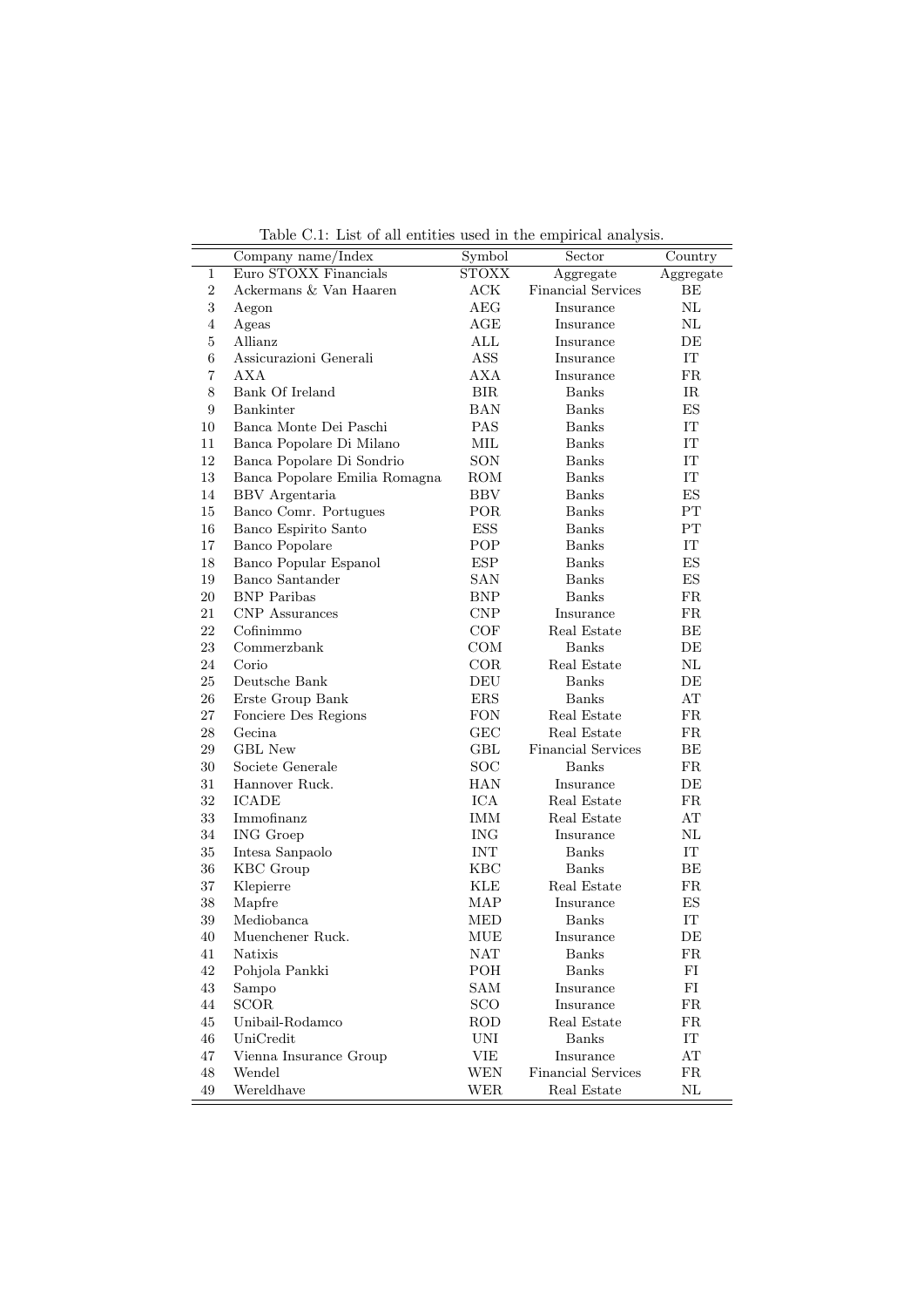Table C.2: CoVaR-NGraCo from institution  $i$  on the system risk in two scenarios in period  $01/01/2000$  till  $12/31/2012$  for raw returns. Lags determines the optimal number of lags from the VAR specification using the Schwarz-Bayes Information Criterion. Optimal epsilon values calculated from bootstrap. T-val represents the test statistic of CoVaR-NGraCo from Eq.(10).  $(*),(**)$ ,  $(**)$  denotes one-sided p-value statistical significance at 10%, 5% and 1%, respectively.

|                  |                         |                        | Scenario 1     |                    | Scenario 2                          |              |                    |                 |
|------------------|-------------------------|------------------------|----------------|--------------------|-------------------------------------|--------------|--------------------|-----------------|
|                  | Institution $i$         | System variable        | Lags           | Opt. $\varepsilon$ | $_{\mathrm{T}\text{-}\mathrm{val}}$ | Lags         | Opt. $\varepsilon$ | T-val           |
| 1                | $\overline{\text{ACK}}$ | <b>STOXX</b>           | $\mathbf{1}$   | 0.54               | 0.913                               | $\mathbf{1}$ | 0.44               | $\ast$<br>1.329 |
| $\sqrt{2}$       | $\rm{A}\rm{E}\rm{G}$    | $\mbox{STOX} \mbox{X}$ | $\,1$          | 0.28               | $6.359***$                          | $\,1$        | 0.4                | $2.855***$      |
| $\sqrt{3}$       | $\rm AGE$               | <b>STOXX</b>           | $\sqrt{4}$     | $0.6\,$            | 0.213                               | $\,4\,$      | 0.6                | $3.516***$      |
| $\,4\,$          | $\mbox{ALL}$            | <b>STOXX</b>           | $\mathbf{1}$   | $0.38\,$           | 1.45                                | $\mathbf{1}$ | $\rm 0.2$          | $-6.365$        |
| $\overline{5}$   | ASS                     | <b>STOXX</b>           | $\,1\,$        | 0.24               | $6.351***$                          | $\,1\,$      | 0.22               | $-6.359$        |
| $\sqrt{6}$       | AXA                     | $\mbox{STOX} \mbox{X}$ | $1\,$          | 0.26               | $6.351***$                          | $\mathbf{1}$ | $\rm 0.2$          | $-3.035$        |
| $\overline{7}$   | ${\rm BIR}$             | $\mbox{STOX} \mbox{X}$ | $\overline{2}$ | $0.6\,$            | 0.585                               | $\sqrt{2}$   | $0.6\,$            | $2.611***$      |
| 8                | <b>BAN</b>              | $\mbox{STOX} \mbox{X}$ | $\,1$          | $0.38\,$           | $-1.262$                            | $\,1$        | $\rm 0.22$         | $-3.446$        |
| $\boldsymbol{9}$ | PAS                     | <b>STOXX</b>           | $\mathbf{1}$   | $\rm 0.32$         | $6.351***$                          | $\mathbf{1}$ | $\rm 0.2$          | $-4.382$        |
| $10\,$           | MIL                     | <b>STOXX</b>           | $\,1\,$        | 0.24               | $-6.369$                            | $\mathbf{1}$ | $\rm 0.2$          | $-4.477$        |
| 11               | SON                     | <b>STOXX</b>           | $\,1\,$        | $\rm 0.3$          | $-3.854$                            | $\,1$        | $\rm 0.3$          | $4.448***$      |
| 12               | <b>ROM</b>              | $\mbox{STOX} \mbox{X}$ | $1\,$          | 0.48               | $\ast$<br>1.571                     | $\mathbf{1}$ | 0.26               | $-5.833$        |
| 13               | <b>BBV</b>              | $\mbox{STOX} \mbox{X}$ | $\,1$          | $0.38\,$           | $-1.081$                            | $\,1$        | $\rm 0.2$          | $-6.361$        |
| 14               | POR                     | $\mbox{STOX} \mbox{X}$ | $\,1$          | $0.26\,$           | $-6.351$                            | $\,1$        | $\rm 0.3$          | $-5.378$        |
| 15               | ESS                     | <b>STOXX</b>           | $\mathbf{1}$   | $0.26\,$           | $-6.357$                            | $\mathbf{1}$ | $\rm 0.2$          | $-5.44$         |
| 16               | POP                     | <b>STOXX</b>           | $\,1\,$        | 0.32               | $-1.551$                            | $\mathbf{1}$ | 0.26               | $5.359***$      |
| $17\,$           | <b>ESP</b>              | <b>STOXX</b>           | $\,1$          | $0.26\,$           | $6.351***$                          | $\,1\,$      | $\rm 0.2$          | $-6.364$        |
| 18               | <b>SAN</b>              | <b>STOXX</b>           | $\mathbf{1}$   | $\rm 0.2$          | $6.351***$                          | $\mathbf{1}$ | 0.42               | 0.673           |
| 19               | BNP                     | $\mbox{STOX} \mbox{X}$ | $\,1$          | 0.34               | $-1.947$                            | $\,1$        | $\rm 0.2$          | $-3.121$        |
| 20               | CNP                     | <b>STOXX</b>           | $\mathbf{1}$   | $\rm 0.3$          | 0.78                                | $\mathbf{1}$ | $\rm 0.2$          | $-6.367$        |
| $21\,$           | $\mathrm{COF}$          | <b>STOXX</b>           | $\mathbf{1}$   | $\rm 0.2$          | $-6.351$                            | $\mathbf{1}$ | $\rm 0.2$          | $-6.365$        |
| $\sqrt{22}$      | COM                     | <b>STOXX</b>           | $\,1$          | 0.26               | $6.351***$                          | $\,1\,$      | $\rm 0.2$          | $-6.36$         |
| $\sqrt{23}$      | COR                     | <b>STOXX</b>           | $\,1$          | $0.58\,$           | 0.411                               | $\,1$        | 0.22               | $-6.375$        |
| 24               | $\operatorname{DEU}$    | $\mbox{STOX} \mbox{X}$ | $\mathbf 1$    | $0.24\,$           | $6.352***$                          | $\mathbf{1}$ | 0.24               | $-6.371$        |
| $25\,$           | ${\rm ERS}$             | $\mbox{STOX} \mbox{X}$ | $\,1$          | $0.38\,$           | $1.576\,$<br>$\ast$                 | $\,1$        | 0.26               | $3.295***$      |
| 26               | <b>FON</b>              | <b>STOXX</b>           | $\mathbf{1}$   | $0.26\,$           | $-6.357$                            | $\,1$        | $\rm 0.32$         | $\,0.052\,$     |
| 27               | GEC                     | <b>STOXX</b>           | $1\,$          | $0.24\,$           | $-6.362$                            | $\mathbf{1}$ | $\rm 0.32$         | $-0.389$        |
| 28               | GBL                     | <b>STOXX</b>           | $\,1\,$        | $\rm 0.3$          | $-6.359$                            | $\,1$        | $\rm 0.42$         | 0.088           |
| 29               | SOC                     | $\mbox{STOX} \mbox{X}$ | $1\,$          | $0.24\,$           | $6.351***$                          | $\mathbf{1}$ | 0.22               | $-6.364$        |
| 30               | <b>HAN</b>              | $\mbox{STOX} \mbox{X}$ | $\mathbf{1}$   | 0.32               | $-0.645$                            | $\,1$        | $\rm 0.2$          | $-3.911$        |
| 31               | ICA                     | $\mbox{STOX} \mbox{X}$ | $\,1$          | $\rm 0.24$         | $-1.474$                            | $\,1$        | $\rm 0.34$         | $3.846***$      |
| 32               | <b>IMM</b>              | <b>STOXX</b>           | $\sqrt{2}$     | $0.6\,$            | $-0.316$                            | $\,2$        | $0.6\,$            | $2.684***$      |
| 33               | <b>ING</b>              | <b>STOXX</b>           | $1\,$          | $0.26\,$           | $6.351***$                          | $\mathbf{1}$ | 0.22               | $-3.734$        |
| 34               | <b>INT</b>              | <b>STOXX</b>           | $\,1\,$        | 0.28               | $-2.919$                            | $\,1$        | 0.28               | $4.994***$      |
| $35\,$           | KBC                     | $\mbox{STOX} \mbox{X}$ | $1\,$          | $0.26\,$           | $6.352***$                          | $\mathbf{1}$ | $\rm 0.2$          | $-6.359$        |
| 36               | <b>KLE</b>              | $\mbox{STOX} \mbox{X}$ | $\mathbf 1$    | $\rm 0.24$         | $6.351***$                          | $\,1$        | $0.52\,$           | $-0.315$        |
| 37               | MAP                     | <b>STOXX</b>           | $\,1\,$        | $0.26\,$           | $-0.444$                            | $\,1$        | $\rm 0.22$         | $-6.371$        |
| 38               | <b>MED</b>              | <b>STOXX</b>           | $\mathbf{1}$   | $0.26\,$           | $6.351***$                          | $\,1\,$      | 0.2                | $-6.361$        |
| 39               | MUE                     | <b>STOXX</b>           | $\mathbf{1}$   | 0.28               | $-6.351$                            | $\mathbf{1}$ | $\rm 0.2$          | $-6.357$        |
| 40               | <b>NAT</b>              | <b>STOXX</b>           | $\mathbf{1}$   | 0.26               | $\ast$<br>1.417                     | $\mathbf{1}$ | 0.28               | $-4.937$        |
| $41\,$           | POH                     | <b>STOXX</b>           | 1              | 0.28               | $6.352***$                          | $\mathbf{1}$ | 0.24               | $-3.925$        |
| $42\,$           | SAM                     | <b>STOXX</b>           | $\mathbf{1}$   | $0.6\,$            | $-0.026$                            | $\mathbf{1}$ | 0.28               | $-4.666$        |
| $43\,$           | SCO                     | <b>STOXX</b>           | $\mathbf{1}$   | 0.32               | $-2.487$                            | $\mathbf{1}$ | $\rm 0.2$          | $-6.365$        |
| 44               | $\rm{ROD}$              | <b>STOXX</b>           | $\mathbf{1}$   | 0.52               | 0.239                               | $\mathbf{1}$ | 0.24               | $-6.377$        |
| $45\,$           | <b>UNI</b>              | <b>STOXX</b>           | $\,1\,$        | 0.28               | $6.352***$                          | $\mathbf{1}$ | 0.3                | $5.886***$      |
| 46               | <b>VIE</b>              | <b>STOXX</b>           | $1\,$          | $\rm 0.32$         | $3.747***$                          | $\mathbf{1}$ | $\rm 0.2$          | $-6.362$        |
| 47               | WEN                     | <b>STOXX</b>           | $\mathbf{1}$   | 0.24               | $4.733***$                          | $\mathbf{1}$ | 0.22               | $-6.364$        |
| 48               | WER                     | <b>STOXX</b>           | $\,1$          | 0.3                | $3.34***$                           | $\,1$        | $0.44\,$           | $\ast$<br>1.572 |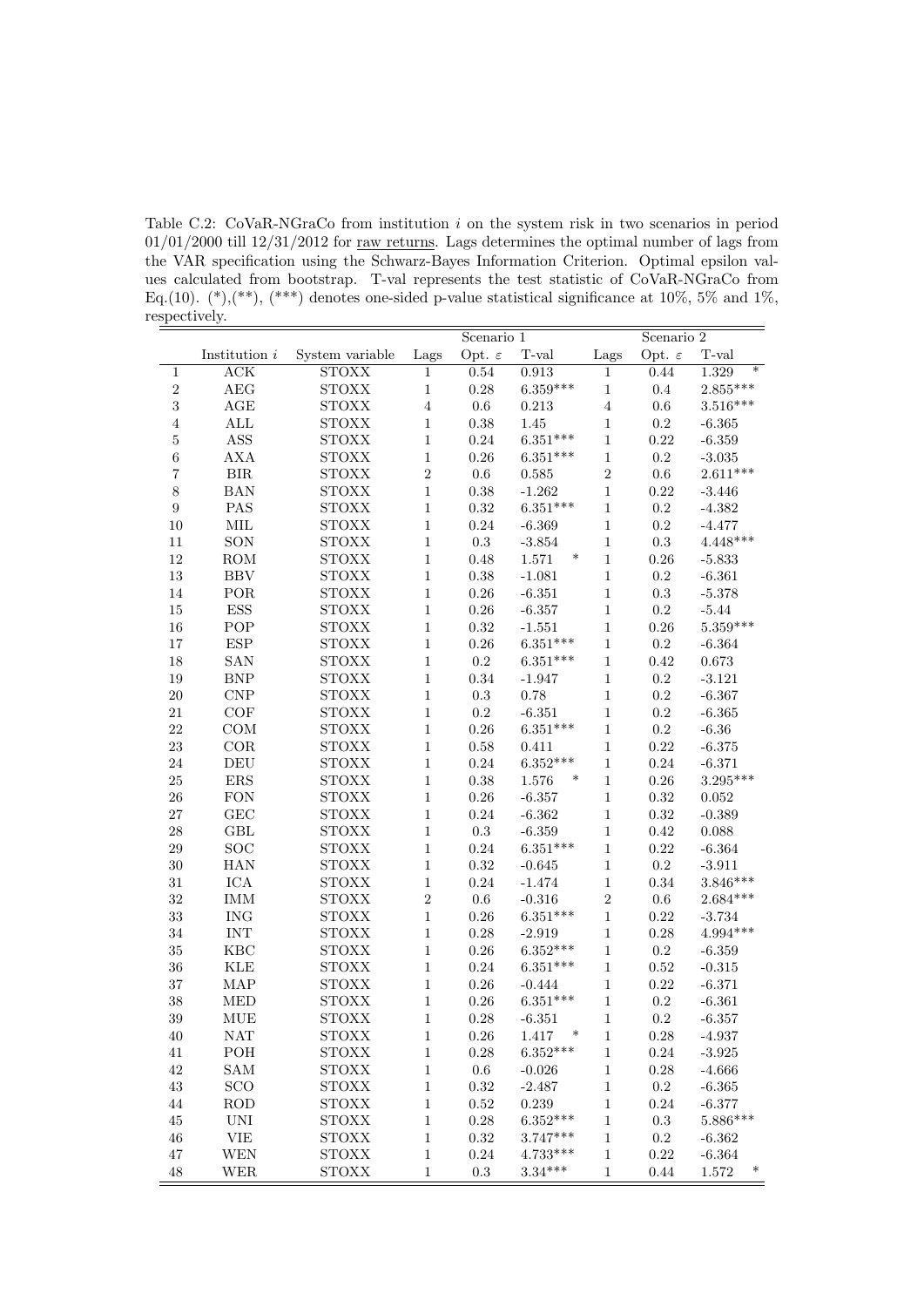Table C.3: CoVaR-NGraCo from institution  $i$  on the system risk in two scenarios in period  $01/01/2000$  till  $12/31/2012$  for VAR-filtered returns. Lags determines the optimal number of lags from the VAR specification using the Schwarz-Bayes Information Criterion. Optimal epsilon values calculated from bootstrap. T-val represents the test statistic of CoVaR-NGraCo from Eq.(10).  $(*),(**)$ ,  $(**)$  denotes one-sided p-value statistical significance at 10%, 5% and 1%, respectively.

|                  |                           |                        | Scenario 1   |                    | Scenario $2$ |              |                    |                            |
|------------------|---------------------------|------------------------|--------------|--------------------|--------------|--------------|--------------------|----------------------------|
|                  | Institution $i$           | System variable        | Lags         | Opt. $\varepsilon$ | T-val        | Lags         | Opt. $\varepsilon$ | T-val                      |
| $\mathbf{1}$     | $\overline{\text{ACK}}$   | <b>STOXX</b>           | $\mathbf{1}$ | 0.26               | $6.351***$   | $\mathbf{1}$ | 0.44               | $\overline{\ast}$<br>1.417 |
| $\sqrt{2}$       | AEG                       | <b>STOXX</b>           | $\,1$        | $\rm 0.24$         | $6.355***$   | $\,1$        | $\rm 0.2$          | $-6.36$                    |
| 3                | AGE                       | <b>STOXX</b>           | $\mathbf{1}$ | $0.38\,$           | 0.983        | $\mathbf 1$  | $\rm 0.24$         | $5.506***$                 |
| $\,4\,$          | ALL                       | <b>STOXX</b>           | $\mathbf{1}$ | $0.36\,$           | 0.247        | $\,1$        | $\rm 0.2$          | $-6.363$                   |
| $\overline{5}$   | ASS                       | <b>STOXX</b>           | $\,1$        | $\rm 0.3$          | $-2.589$     | $\,1$        | 0.22               | $-6.361$                   |
| $\overline{6}$   | <b>AXA</b>                | <b>STOXX</b>           | $\mathbf{1}$ | $\rm 0.32$         | $6.353***$   | $\,1\,$      | $\rm 0.2$          | $-6.358$                   |
| $\overline{7}$   | ${\rm BIR}$               | <b>STOXX</b>           | $\mathbf{1}$ | $\rm 0.22$         | $-6.362$     | $\,1$        | $\rm 0.32$         | $4.329***$                 |
| 8                | <b>BAN</b>                | <b>STOXX</b>           | $\mathbf{1}$ | $0.28\,$           | $-2.625$     | $\mathbf 1$  | $\rm 0.2$          | $-6.36$                    |
| $\boldsymbol{9}$ | PAS                       | <b>STOXX</b>           | $\mathbf{1}$ | $0.34\,$           | $6.35***$    | $\,1\,$      | $\rm 0.3$          | $5.469***$                 |
| 10               | $\mbox{MIL}$              | <b>STOXX</b>           | $\mathbf{1}$ | $0.34\,$           | $-5.756$     | $\,1$        | $\rm 0.2$          | $-3.407$                   |
| 11               | SON                       | <b>STOXX</b>           | $\mathbf{1}$ | $\rm 0.36$         | $4.458***$   | $\,1$        | $\rm 0.2$          | $-5.44$                    |
| 12               | ROM                       | <b>STOXX</b>           | $\mathbf{1}$ | $0.34\,$           | $2.491***$   | $\,1$        | 0.22               | $-5.627$                   |
| 13               | <b>BBV</b>                | <b>STOXX</b>           | $\mathbf{1}$ | $\rm 0.2$          | $6.35***$    | $\mathbf 1$  | $\rm 0.2$          | $-6.36$                    |
| 14               | POR                       | <b>STOXX</b>           | $\mathbf{1}$ | $\rm 0.32$         | $-6.36$      | $\mathbf 1$  | $0.24\,$           | $-6.336$                   |
| 15               | ESS                       | <b>STOXX</b>           | $\mathbf{1}$ | $\rm 0.36$         | $1.998***$   | $\,1\,$      | 0.24               | $5.202***$                 |
| 16               | POP                       | <b>STOXX</b>           | $\mathbf{1}$ | $\rm 0.34$         | $-3.085$     | $\,1$        | $\rm 0.3$          | $4.667***$                 |
| 17               | $_{\rm ESP}$              | <b>STOXX</b>           | $\,1$        | $\rm 0.36$         | $2.102^{**}$ | $\mathbf{1}$ | $0.26\,$           | $-6.375$                   |
| 18               | <b>SAN</b>                | <b>STOXX</b>           | $\mathbf{1}$ | $\rm 0.2$          | $6.351***$   | $\,1\,$      | 0.44               | $-0.077$                   |
| 19               | ${\rm BNP}$               | $\mbox{STOX} \mbox{X}$ | $\mathbf{1}$ | $\rm 0.22$         | $6.35***$    | $\,1$        | $\rm 0.2$          | $-6.356$                   |
| 20               | CNP                       | <b>STOXX</b>           | $\mathbf{1}$ | $0.34\,$           | $-0.525$     | $\,1\,$      | $\rm 0.2$          | $-6.374$                   |
| 21               | COF                       | <b>STOXX</b>           | $\mathbf{1}$ | $\rm 0.34$         | $-2.344$     | $\,1$        | $\rm 0.2$          | $-6.363$                   |
| 22               | COM                       | <b>STOXX</b>           | $\mathbf{1}$ | 0.4                | $3.693***$   | $\,1$        | $\rm 0.2$          | $-6.354$                   |
| 23               | $_{\rm COR}$              | <b>STOXX</b>           | $\,1$        | $0.6\,$            | 0.627        | $\mathbf 1$  | $0.24\,$           | $-6.38$                    |
| 24               | $\operatorname{DEU}$      | <b>STOXX</b>           | $\mathbf{1}$ | $\rm 0.32$         | $6.355***$   | $\,1$        | $0.22\,$           | $-6.366$                   |
| 25               | ${\rm ERS}$               | <b>STOXX</b>           | $\mathbf{1}$ | $\rm 0.36$         | 0.493        | $\mathbf 1$  | $0.34\,$           | $1.903**$                  |
| 26               | <b>FON</b>                | <b>STOXX</b>           | $\mathbf{1}$ | $\rm 0.3$          | $-6.355$     | $\mathbf 1$  | $\rm 0.3$          | 0.633                      |
| 27               | GEC                       | <b>STOXX</b>           | $\mathbf{1}$ | $\rm 0.34$         | $4.518***$   | $\mathbf 1$  | 0.46               | $-0.53$                    |
| 28               | GBL                       | <b>STOXX</b>           | $\mathbf{1}$ | $\rm 0.26$         | $-2.699$     | $\,1$        | 0.38               | $3.204***$                 |
| 29               | SOC                       | <b>STOXX</b>           | $\mathbf{1}$ | $\rm 0.2$          | $6.351***$   | $\,1\,$      | $\rm 0.2$          | $-6.36$                    |
| 30               | <b>HAN</b>                | <b>STOXX</b>           | $\mathbf{1}$ | $\rm 0.32$         | $-6.35$      | $\mathbf 1$  | $\rm 0.2$          | $-2.984$                   |
| 31               | ICA                       | <b>STOXX</b>           | $\mathbf{1}$ | $\rm 0.32$         | 0.502        | $\,1$        | 0.32               | $4.231***$                 |
| 32               | <b>IMM</b>                | <b>STOXX</b>           | $\mathbf{1}$ | 0.58               | 0.962        | $\mathbf{1}$ | 0.32               | $4.231***$                 |
| 33               | $\rm{ING}$                | <b>STOXX</b>           | $\mathbf{1}$ | $0.26\,$           | $6.35***$    | $\,1$        | $0.24\,$           | $-6.363$                   |
| 34               | <b>INT</b>                | <b>STOXX</b>           | $\mathbf{1}$ | $0.34\,$           | $-4.345$     | $\mathbf 1$  | 0.28               | $3.23***$                  |
| 35               | <b>KBC</b>                | <b>STOXX</b>           | $\mathbf{1}$ | $\rm 0.24$         | $6.351***$   | $\mathbf{1}$ | $\rm 0.2$          | $-6.358$                   |
| 36               | <b>KLE</b>                | <b>STOXX</b>           | $\mathbf{1}$ | $0.36\,$           | $2.593***$   | $\mathbf 1$  | $0.36\,$           | $3.947***$                 |
| 37               | MAP                       | <b>STOXX</b>           | $\mathbf{1}$ | 0.48               | $1.519*$     | $\mathbf 1$  | $\rm 0.2$          | $-6.364$                   |
| 38               | <b>MED</b>                | <b>STOXX</b>           | $\mathbf{1}$ | $\rm 0.2$          | $6.35***$    | $\,1$        | $\rm 0.2$          | $-6.364$                   |
| 39               | <b>MUE</b>                | <b>STOXX</b>           | $\mathbf{1}$ | 0.24               | $-6.35$      | $\mathbf{1}$ | $0.2\,$            | $-6.354$                   |
| 40               | <b>NAT</b>                | <b>STOXX</b>           | $\,1$        | 0.28               | 1.093        | $\,1$        | $\rm 0.3$          | $-4.97$                    |
| 41               | POH                       | <b>STOXX</b>           | $\mathbf{1}$ | $\rm 0.32$         | $6.353***$   | $\,1$        | 0.44               | 0.314                      |
| $42\,$           | SAM                       | <b>STOXX</b>           | $\mathbf{1}$ | $\rm 0.52$         | $-0.857$     | $\mathbf{1}$ | 0.2                | $-6.362$                   |
| $43\,$           | SCO                       | <b>STOXX</b>           | $\mathbf{1}$ | 0.32               | 0.759        | $\mathbf{1}$ | $\rm 0.2$          | $-6.364$                   |
| 44               | ROD                       | <b>STOXX</b>           | $\mathbf{1}$ | $0.5\,$            | $-0.401$     | $\mathbf{1}$ | 0.24               | $-6.38$                    |
| 45               | <b>UNI</b>                | <b>STOXX</b>           | $\mathbf{1}$ | $\rm 0.3$          | $6.351***$   | $\,1$        | 0.28               | $5.673***$                 |
| 46               | $\ensuremath{\text{VIE}}$ | <b>STOXX</b>           | $\mathbf{1}$ | $0.34\,$           | 0.611        | $\mathbf 1$  | $\rm 0.3$          | $2.273***$                 |
| 47               | WEN                       | <b>STOXX</b>           | $\mathbf{1}$ | $0.26\,$           | $6.368***$   | $\,1$        | $0.2\,$            | $-6.359$                   |
| 48               | WER                       | <b>STOXX</b>           | $\,1$        | $\rm 0.32$         | $-2.424$     | $\,1$        | 0.22               | $-6.37$                    |